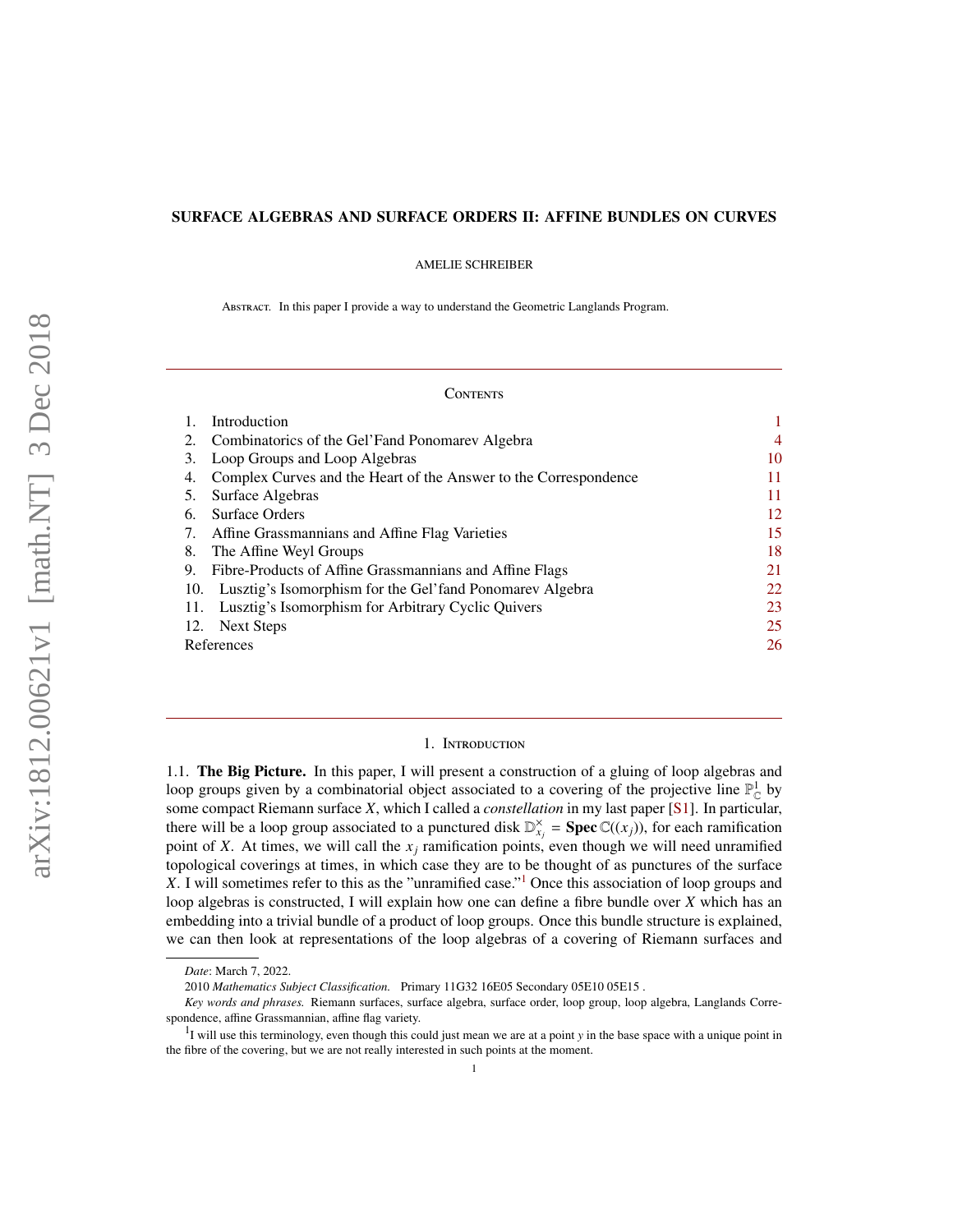their associated pullback which defines a surface order. I will then show that the representations of the surface orders can be identified with affine Schubert varieties inside the pullback of affine flag varieties.

It will be shown that these spaces luckily have a very nice structure which can be well explained in terms of the affine Schubert varieties. Moreover, we have that the pullback of loop algebras describes a pullback of the spaces  $C^{\infty}(S^1, G((x_i)))$ , where  $S^1$  is the circle and  $G((x_i))$  are the loop groups of interest. This, somewhat unsurprisingly, gives a map of the monodromy group of the covering into the pullback. We may think of this as a gluing of copies of  $S<sup>1</sup>$ , each copy being a deformation retract of the punctured discs associated to one of the ramification points/punctures *x<sup>j</sup>* , and identified with an element of the fundamental group(oid) of the surface. It can also be thought of as a gluing of cyclic groups, each corresponding to a cyclic subgroup of the monodromy group of the covering. Given any covering  $p : X \to Y$ , of compact Riemann surfaces, this allows us to interpret the Galois group of the field extension given by  $\mathbb{C}(Y) \to \mathbb{C}(X)$ , in terms of the representation theory and geometry of loop groups and loop algebras. In particular, take the affine Kac-Moody Lie algebras  $\widehat{g}_i$  given by central extensions

$$
\mathbb{C}\,1\to \widehat{\mathfrak{g}}_j\to \mathfrak{g}((x_j))
$$

of each loop algebra  $g((x_j))$ . Next, the pullback of the various loop algebras  $g((x_j))$  and their Borel subalgebras  $b((x_j))_+$ , each associated to a punctured disk  $\mathbb{D}_j^{\times} \subset X$  over the (would be) ramification point *x<sup>i</sup>* (i.e. punctures for an unramified covering), gives us a way of understanding the Galois groups  $\mathcal{G}(\overline{\mathbb{F}}_j/\mathbb{F}_j) \cong \hat{\mathbb{Z}}$ , where  $\mathbb{F}_j = \mathbb{C}((x_j))$ . To be precise, we can associate an automorphism of  $\mathbb{F}((x_j^{1/n})),$  defined by

$$
x_j \mapsto e^{2\pi i k/n} \cdot x_j
$$

to an element  $\sigma_j \in \mathcal{G}(\mathbb{F}((x_j^{1/n_j}))/\mathbb{C}((x_j))) \cong \mathbb{Z}/n_j\mathbb{Z} \hookrightarrow S_N$ , where  $n_j$  is the degree of the ramification at *x<sup>j</sup>* . [2](#page-1-0) This corresponds to a cyclic subgroup of the monodromy group of *X*, embedded as a permutation group in a symmetric group, and given as the pullback of the cyclic groups  $\langle \sigma_j \rangle \cong \mathbb{Z}/n_j \mathbb{Z}$ , over each ramification point/puncture *x<sup>j</sup>* .

This gives us a way of understanding the monodromy group of the Riemann surface *X* as a pullback of cyclic subgroups coming from automorphisms of  $\mathbb{F}((x_j^{1/n}))$ , where the algebraic completion of  $\mathbb{F}_j$  is given by the inductive limit  $\varprojlim \mathbb{F}_j((x_j^{1/n}))$ , of the directed system given by inclusions

$$
\mathbb{F}_j((x_j^{1/n})) \hookrightarrow \mathbb{F}_j((x_j^{1/m}))
$$

if *n* divides *m*. More generally, for any covering  $p : X \to Y$  of Riemann surfaces, we have a map of fields of regular functions

$$
\mathbb{C}(Y)\to \mathbb{C}(X)
$$

and  $G(\mathbb{C}(X)/\mathbb{C}(Y))$  may be identified with the group of Deck transformations. For an *unramified* cover, we can identify this with a quotient of  $\pi_1(Y)$ . If we are in the situation where

$$
Y=\mathbb{P}_{\mathbb{C}}^1-\{0,1\}
$$

is the Riemann sphere with two punctures, then  $\pi_1(Y) = \mathfrak{F}_2 = \mathbb{Z} * \mathbb{Z} = \langle x, y \rangle$ , is a free group on two generators. The fascinating fact that will come from all of this is the following:

The universal covering of every surface algebra is the bi-colored, directed, Cayley graph of  $\mathfrak{F}_2$ . This means we may identify completions of surface algebras, i.e. the pullbacks of Borel subalgebras

<span id="page-1-0"></span><sup>&</sup>lt;sup>2</sup>The positive integer  $n_j$  is also the size of the hereditary orders of the normalization of the surface order for *X*, and the number of arrows in the cyclic quiver of the normalization of the surface algebra of *X*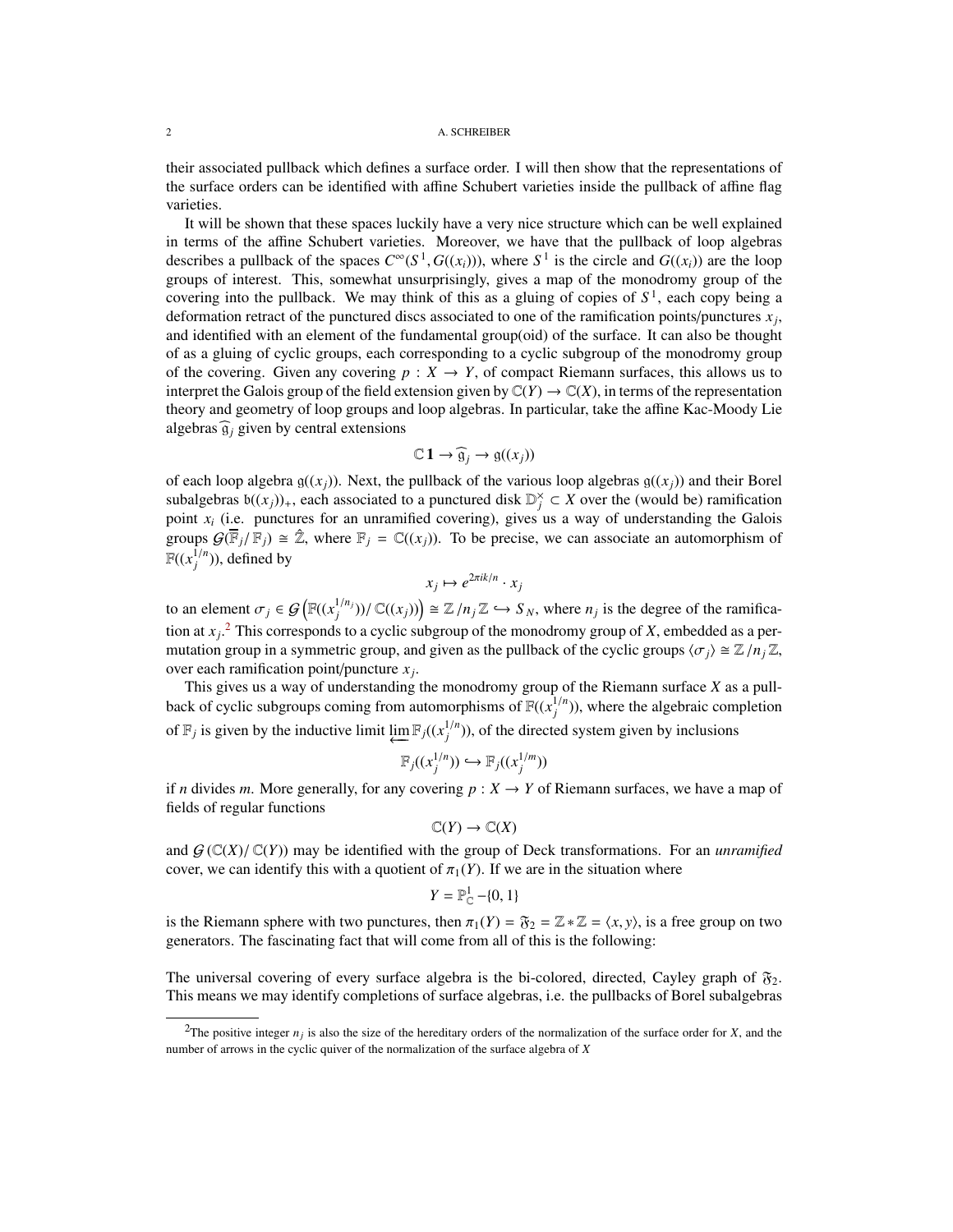$b((x_i))$  of loop algebras  $g((x_i))$ , over punctured disks  $\mathbb{D}_j^{\times}$  at ramification points (or punctures)  $x_j$ , with finite index quotients of the free group on two generators given by coverings

$$
p: X \to \mathbb{P}_{\mathbb{C}}^1 - \{0, 1\}.
$$

1.2. Layout of the Paper. In the first part of the paper, Section [2](#page-3-0) I will give a sketchy but (hopefully) very intuitive exposition of some of the results of [\[GP\]](#page-25-2) by Gel'fand and Ponomarev, and this gives us a first pass at the big ideas, with some concrete examples we can get our hands on. The [\[GP\]](#page-25-2) paper, in many ways, led to so many ideas in the representation theory of quivers, the representation theory of Lie algebras, and later to Kac-Moody Lie algebras. Its influence can be seen in physics and the study of conformal field theories, and there are likely many other places where this paper sparked ideas that are adrift in the aether for the time being. The section on the *Gel'fand-Ponomarev Surface Algebra* contains the most basic examples of the ideas that we will need for much of the rest of the paper. The combinatorics, intuition, and the way of thinking about this example can be seen hiding in the background of countless papers following Gel'fand and Ponomarev's example. Many of these ideas are obscured, never explicitely stated, or have been delivered in such high brow and exclusive language as to be inaccessible to anyone not quite adept at or steeped in the culture of the representation theory of quivers. For those looking to gain access to these ideas, which are fairly ubiquitous in the quiver community, this section alone may be a good read to develop intuition and see examples not present in the literature, unless of course you know David Benson.<sup>[3](#page-2-0)</sup>

Once I have "*explained*" the Gel'fand-Ponomarev Surface algebra (which, quite importantly, is the surface algebra of the trivial dessin d'enfant  $\mathbb{P}^1_{\mathbb{C}}$  –{0, 1}) I will set the conventions for the Lie groups. I je algebras, and the associated loop groups and loop algebras used. Then we can take groups, Lie algebras, and the associated loop groups and loop algebras used. Then we can take a look at some of the main ideas we are going to try to understand here. Then I will provide a brief review of the *Surface Algebras* and *Surface Orders* that were defined in my previous paper [\[S1\]](#page-25-1) *"Surface Algebras and Surface Orders I: Homological Characterizations of Dessins D'Enfants and Riemann Surfaces"*. It will be necessary to understand that material to understand this paper. Next, I will give a brief review of Affine Grassmannian, Affine Flag Varieties, and Affine Schubert Varieties. We follow mostly Magyar's notes [\[Magyar\]](#page-25-3), and also Bjorner and Brenti's book ¨ *"The Combinatorics of Coxeter Groups"* [\[BB\]](#page-25-4). At this point we can look at the basic objects of interest, which I will call *Trivial Schubert Bundles*. Next, we will look at a fibre product of Affine Schubert Varieties which will give us a nontrivial bundle over the complex curve *X* (or Riemann surface). Once we have define this bundle, I will show that its geometry can actually be well understood from a different perspective, as well as from the perspective of Affine Schubert Varieties. This setup will be necessary for the next paper in which we describe some moduli spaces of representations of the surface algebras and surface orders, which are related to the Affine Schubert Bundles and are incredibly rich in structure. The Geometric Invariant Theory (GIT) and representation theory needed for this is simply too much to include here, and requires its own lengthy setup, so we save that for another day.

*Currently, there are no "Theorems". This is intentional and I intend keep things this way as it removes emphasis from trying to prove important results, and puts it squarely on writing an interesting, useful, and accessible paper. It also feels much less natural to break things up into blocks. I prefer there to be a kind of flow to my work. It is likely many will frown upon this. I don't care. I want my work to be genuine and in my mind, each paper is actually one long "Theorem", chiseled o*ff *of the bigger picture I am hoping to paint. I'm following the math, not conventions, and I intend to be true to the math.*

<span id="page-2-0"></span><sup>3</sup>David Benson's infamous 60+ GB file, colloquially known as "*the Benson Archive*", is a mass collection of math papers and books, some of which are quite rare and old, and many seem to exists nowhere else on the planet, for example [\[G\]](#page-25-5).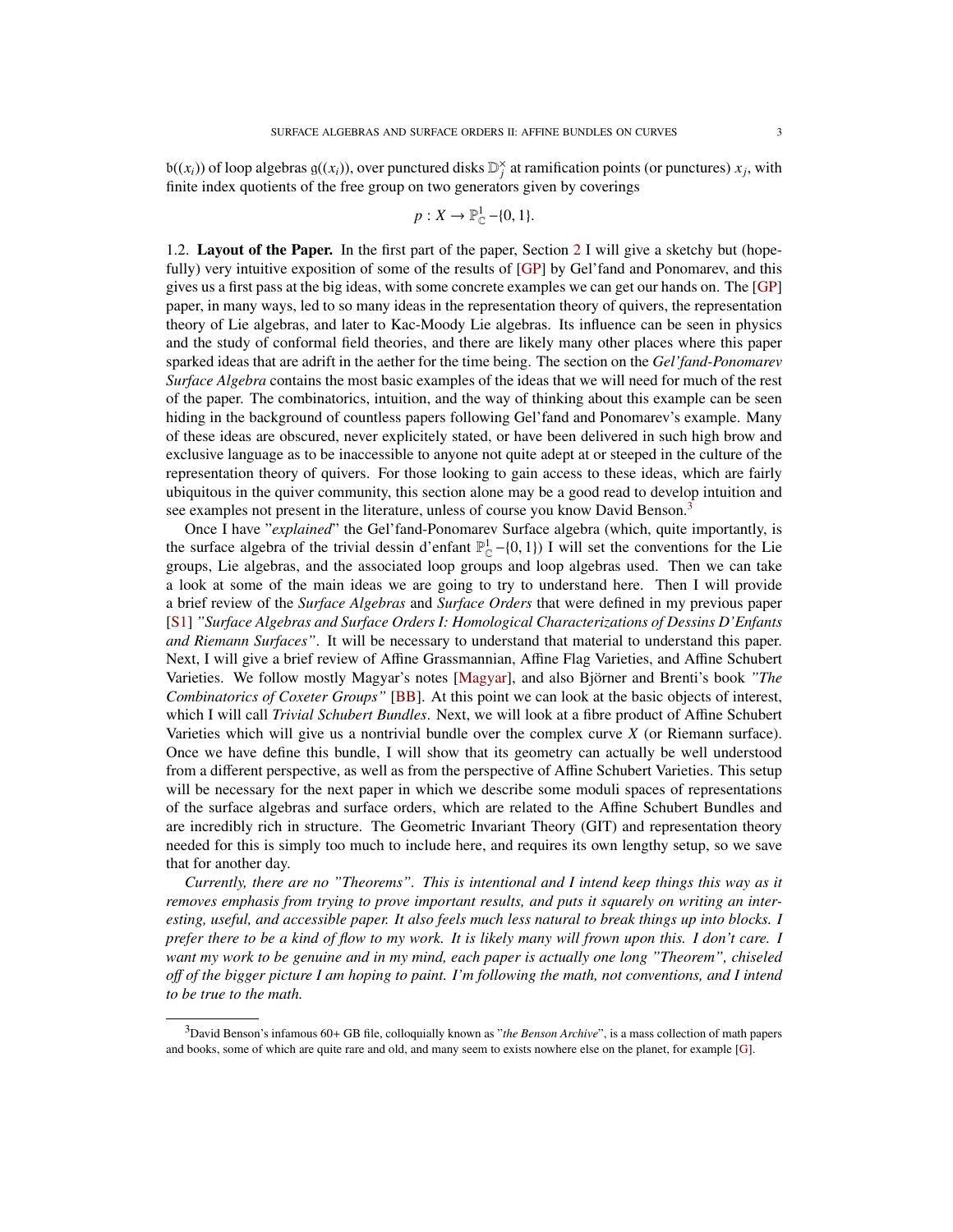#### 4 A. SCHREIBER

1.3. A Quick Review of Constellations, Monodromy, and Ramified Coverings. This short aside is merely to set the terminology and conventions used throught the paper. So,

Let  $S_{2N}$  be the symmetric group on  $[2N] = \{1, 2, 3, \ldots, 2N\}$ . Permutations will act on the left, and if  $\sigma \in S_{2N}$ , we will use the notation  $\sigma \cdot i = \sigma(i)$ . For example, for  $\sigma = (1, 3, 2) \in S_3$  we have

$$
\sigma(1) = 3
$$
,  $\sigma(2) = 1$ ,  $\sigma(3) = 2$ .

Let us define a *k*-**constellation** to be a sequence  $C = [g_1, g_2, ..., g_k]$ ,  $g_i \in S_n$ , such that:

(1) The group  $G = \langle g_1, g_2, ..., g_k \rangle$  generated by the  $g_i$  acts *transitively* on [*n*].

(2) The product  $\prod_{i=1}^{k} g_i = \text{id}$  is the identity.

The constellation *C* has "degree *n*" in this case, and "length *k*". Our main interest will be in 3 constellations  $C = [\sigma, \alpha, \phi]$ , with  $\alpha$  a fixed-point free involution. The group  $G = \langle \sigma, \alpha \rangle = \langle \sigma, \alpha, \phi \rangle$ since  $\sigma \alpha = \phi^{-1}$ , and  $\alpha$  being an involution means  $\alpha^{-1} = \alpha$ . This group will be called the **carto-**<br>graphic group or the **monodromy** group generated by C graphic group or the monodromy group generated by *C*.

Now, let  $p: X^{\circ} \to Y$  be a covering of a compact Riemann surface Y by some topological surface *X* ◦ . It is a well known fact that is there is a finite sheeted covering

$$
f^{\circ}: X^{\circ} \to Y - \{y_1, ..., y_t\}
$$

then up to isomorphism there is a unique compact Riemann surface  $X \supset X^{\circ}$ , so that  $X^{\circ}$  is dense, and in fact is just *X* with a finite number of punctures  $\{x_1, ..., x_r\}$ , such that  $f^{\circ}$  extends to a holomorphic man of Riemann surfaces map of Riemann surfaces

 $f: X \rightarrow Y$ 

Generally speaking the set  $B_Y = \{y_1, ..., y_t\}$  is the branch locus of *Y*, and every  $x_i$  lies in the fibre over some *y*<sub>1</sub>. Let us call the extended bolomorphic man  $f : X \to Y$  a **ramified cover** of *Y*<sub>1</sub> Let over some  $y_j$ . Let us call the extended holomorphic map  $f : X \to Y$  a **ramified cover** of *Y*. Let us call the map  $f^{\circ}: X^{\circ} \to Y - \{y_1, ..., y_t\}$  an **unramified cover**. So, locally, neighborhoods of the  $Y^{\circ}$  are onen disks with punctures at  $x$ . We will often blur this distinction throughout, and call  $x \in X^\circ i$  are open disks with punctures at  $x_i$ . We will often blur this distinction throughout, and call the point which is added to  $X^{\circ}$  to obtain the compact surface *X* also  $x_i$ . It should be clear from the context which case is relevant and would become quite cumbersome to constantly distinguish between the two throughout the entire paper. For example, when we speak of punctured disks  $\mathbb{D}_i^{\times}$ around a ramification point *x<sup>i</sup>* , we mean around a puncture in the unramified cover

$$
f^{\circ}: X^{\circ} \to Y - \{y_1, ..., y_t\}.
$$

*For more information on the combinatorics of such things, how they define cellularly embedded graphs on Riemann surfaces, and various homological characterizations of them please see* [\[S1\]](#page-25-1)*.*

## 2. Combinatorics of the Gel'Fand Ponomarev Algebra

<span id="page-3-0"></span>2.1. The Gel'fand-Ponomarev Algebra. In the now classic paper [\[GP\]](#page-25-2), Gel'fand and Ponomarev studied the indecomposable representations of the Lorentz group, which is equivalent to classifying the "*Harish-Chandra modules*" of the Lie algebra  $\mathfrak{sl}_2(\mathbb{C})$ . <sup>[4](#page-3-1)</sup> They used methods now standard in the representation theory of so-called *string algebras* and more generally *special biserial algebras*. [5](#page-3-2) In their study of Harish-Chandra modules, they studied the following question:

*Let k, be a field and let V*<sup>1</sup> *and V*<sup>2</sup> *be finite dimensional k-vector spaces. Suppose we have nilpotent operators*

$$
X: V_1 \to V_2, \quad Y: V_2 \to V_1, \quad H: V_2 \to V_2
$$

<span id="page-3-1"></span><sup>4</sup>For an explanation of the finite dimensional representations of this Lie algebra and examples, I highly recommend [\[FH\]](#page-25-6) Chapter 10 and 11.

<span id="page-3-2"></span><sup>&</sup>lt;sup>5</sup>For an excellent introduction to these algebras which will provide more insite into how this relates to modular representation theory of finite groups I recommend [\[E\]](#page-25-7) and [\[B1,](#page-25-8) [B2\]](#page-25-9).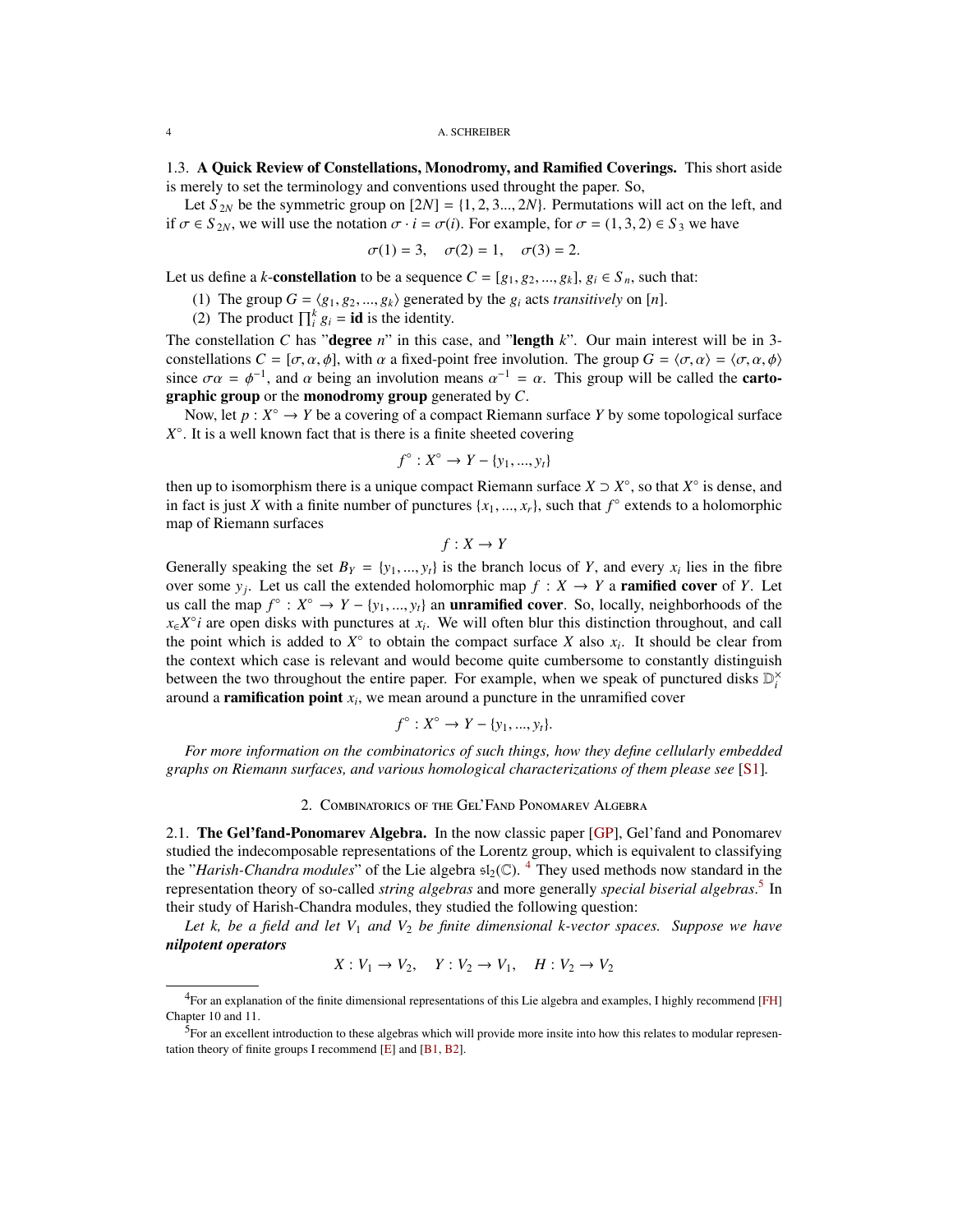*such that YH* =  $0 = HX$ . Fix a basis of  $V_1$  and  $V_2$  and classify all canonical forms of X and Y and *H.* In [\[FH\]](#page-25-6) one sees the following diagram for  $\mathfrak{sl}_2(\mathbb{C})$ 

$$
\dots \xrightarrow{\gamma} \bigcap_{X}^{H} \xrightarrow{\gamma} V_{\alpha-4} \xrightarrow{\gamma} V_{\alpha-2} \xrightarrow{\gamma} V_{\alpha} \xrightarrow{\gamma} V_{\alpha} \xrightarrow{\gamma} V_{\alpha+2} \xrightarrow{\gamma} V_{\alpha+2} \xrightarrow{\gamma} \dots
$$

with the typical basis

$$
X = \begin{pmatrix} 0 & 1 \\ 0 & 0 \end{pmatrix}, \quad Y = \begin{pmatrix} 0 & 0 \\ 1 & 0 \end{pmatrix}, \quad H = \begin{pmatrix} 1 & 0 \\ 0 & -1 \end{pmatrix}
$$

for  $\mathfrak{sl}_2(\mathbb{C})$ . Now, the idea, is we wish to send  $\mathfrak{sl}_2(\mathbb{C}) \hookrightarrow \mathfrak{sl}_n(\mathbb{C})$  in a meaningful way and study the action. If we take instead the algebra generated by

$$
X = \begin{pmatrix} 0 & Y \\ X & 0 \end{pmatrix}, \quad Y = \begin{pmatrix} 0 & H \\ 0 & 0 \end{pmatrix}
$$

acting on

$$
V=V_1\oplus V_2
$$

then this is equivalent to classifying all representations of the following path algebra:  $I = \langle xy, yx \rangle$ ,  $\Lambda = kQ/I$ ,

$$
x\bigcirc\bullet\bigcirc y
$$

What is remarkable is that we can recover the action of  $\mathfrak{sl}_2(\mathbb{C})$  via the embedding into  $\mathfrak{sl}_n(\mathbb{C})$ , using MacLane's "linear relations", as explained by Gel'fand and Ponomarev.<sup>[6](#page-4-0)</sup>

The **path algebra** of the Gel'fand-Ponomarev algebra is then

$$
k\langle x, y \rangle / \langle xy, yx \rangle \cong k[x, y]/(xy).
$$

One may then take the **dessin order** <sup>[7](#page-4-1)</sup> to be  $\Lambda = R_{1,2} = k[x, y]/(xy)$  which has normalization  $R_1 \times R_2 = k[x] \times k[y]$  with maximal ideals  $m_1 = (x)$  and  $m_2 = (y)$  respectively. Fixing an isomorphism  $R_1 \times R_2 = k[x] \times k[y]$ , with maximal ideals  $m_1 = (x)$  and  $m_2 = (y)$  respectively. Fixing an isomorphism  $R_1/m_1 = k \rightarrow k = R_2/m_2$ , we get a gluing



The completion of the path algebra  $\Lambda = kQ/I$  is then  $\widehat{\Lambda} = k[[x, y]]/(xy)$ . One of the main ideas of this paper is not just to generalize what Gel'fand and Ponomarev did, but to uncover deeper number theoretic, geometric, and group theoretic consequences as well.

<span id="page-4-0"></span> $6A$  more thorough explanation of this is given by Ringel in [\[R1\]](#page-25-10) on his study of the representations of the infinite dihedral group  $D_{\infty}$  and its quotients. This is more or less the same problem, so we will get into that another time, when it proves useful.

<span id="page-4-1"></span><sup>&</sup>lt;sup>7</sup>The path algebra and dessin and surface orders are defined in [\[S1\]](#page-25-1) and in the forthcoming sections of this paper.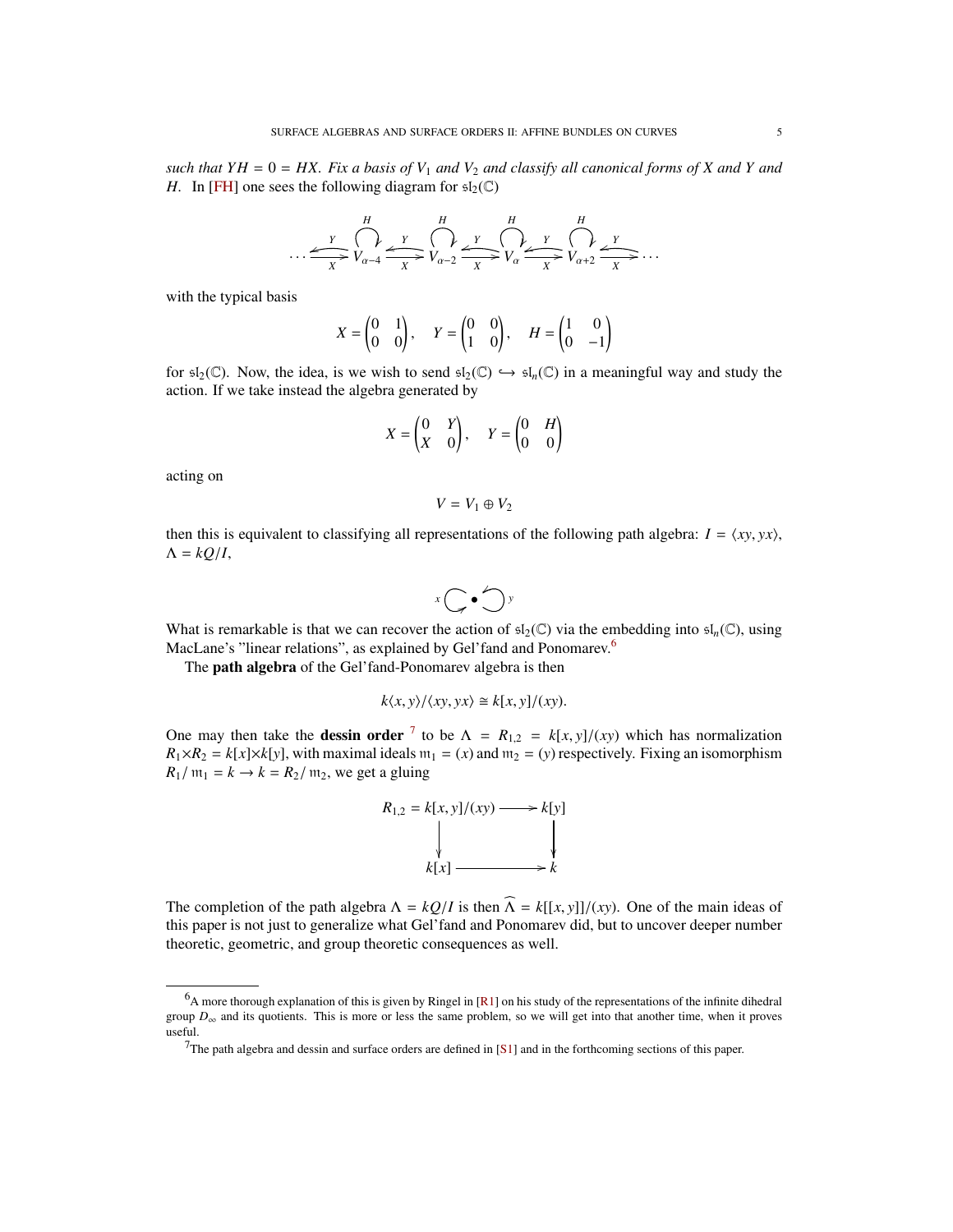### 6 A. SCHREIBER

<span id="page-5-2"></span>2.2. **Bi-colored, Directed Cayley Graph of**  $\mathfrak{F}_2$ . The directed bi-colored Cayley graph of the free group on two generators

$$
\mathfrak{F}_2 = \mathbb{Z} * \mathbb{Z} = \langle x, y \rangle
$$

 $\mathfrak{F}_2 = \mathbb{Z} * \mathbb{Z} = \langle x, y \rangle$ <br>*is actually the universal cover of all surface algebras*<sup>[8](#page-5-0)</sup> and if, we take the relations in the corresponding infinite path algebra of the Cayley graph to be

$$
k\langle x,y,x^{-1},y^{-1}\rangle/\langle xy,yx\rangle.
$$

This is just a quotient of the  ${\bf group\ algebra}$ ,  $k\,\mathfrak{F}_2$  of  $\mathfrak{F}_2.$  Note, we have an exact sequence of algebras $^9$  $^9$ 

$$
k\langle x, y^{-1}\rangle \amalg k\langle x^{-1}, y\rangle \to k\mathfrak{F}_2 \to k\mathfrak{F}_2 / \langle xy, yx\rangle
$$

In what follows, abuse of notation may occur, and we will take  $k \mathfrak{F}_2 / I$  to mean the (free) path algebra of the directed Cayley graph of  $\mathfrak{F}_2$ , modulo some two sided ideal *I*. For a group acting on the graph (or the path algebra), we should also think of  $\mathfrak{F}_2$  /  $\mathfrak{G}$  as the quotient by the group action on the graph.

Let us now represent the letter "*x*" by a *blue* arrow, and by a *red* arrow we will represent the letter "y". Picking an arbitrary basepoint, call it  $e_0$ , in the bi-colored, four-regular, directed tree (see Figure [2.2\)](#page-5-2), we have arbitrary words in the alphabet  $\{x, y^{-1}\}\amalg \{x^{-1}, y\}$  which can be formed. The choice of the basepoint for  $e_0$  is of course arbitrary since this graph is a model of the self-similar fractal of the basepoint for  $e_0$  is of course arbitrary since this graph is a model of the self-similar fractal Cantor space. In particular, we may identify this graph, which with some mild abuse of notation we will call  $\mathfrak{F}_2$ , with  $2^{\omega} \amalg 2^{\omega} = \{0, 1\}^{\omega} \amalg \{0, 1\}^{\omega}$ . Indeed, initially, at our chosen base point  $e_0$ , we have<br>four choices of which "direction" to travel along the quiver  $\mathfrak{F}_2$ . We can travel in *four* choices of which "direction" to travel along the quiver  $\mathfrak{F}_2$ . We can travel in one of the four directions "*x*, *y*,  $x^{-1}$ ,  $y^{-1}$ ". Once we have chosen the initial direction, we cannot reverse our direction along the arrow just traversed. In other words, we allow only "*reduced words*". So, once we have chosen to travel either to the right or to the left, we must continue to do so, and our only choices at that point are to go either "up" or "down".



<span id="page-5-0"></span><sup>&</sup>lt;sup>8</sup>We will come back to a proof of this an apply it to surface algebras in general to get our hands on a better understanding of coverings of Riemann surfaces, the corresponding field extensions, how this relates to coverings of algebras and monodromy groups, and how this all gives information in the loop groups and loop algebras in Section ??.

<span id="page-5-1"></span> $9$ This is actually quite important and has implications to the modular representation theory of finite groups and their "blocks", i.e. indecomposable ideals of the group algebra *RG* as *RG*-modules, for some commutative ring *R*. In particular, if we work in the case of  $\mathbb{Q}_{(p)}, \mathbb{Z}_{(p)}, \mathbb{Z}/p$ , and study quotients of this group algebra by actions of fundamental groups of Riemann<br>we fixed a security the subset  $\mathbb{R}$ surfaces covering the sphere  $\mathbb{P}^1_{\mathbb{Q}_{(p)}}$ , we will obtain "Brauer graph algebras", each of which is a quotient of a surface algebra. Additionally, we can get into the theory of lattices over orders as explained in [\[CR1,](#page-25-11) ?] applied to modular representations of group algebras.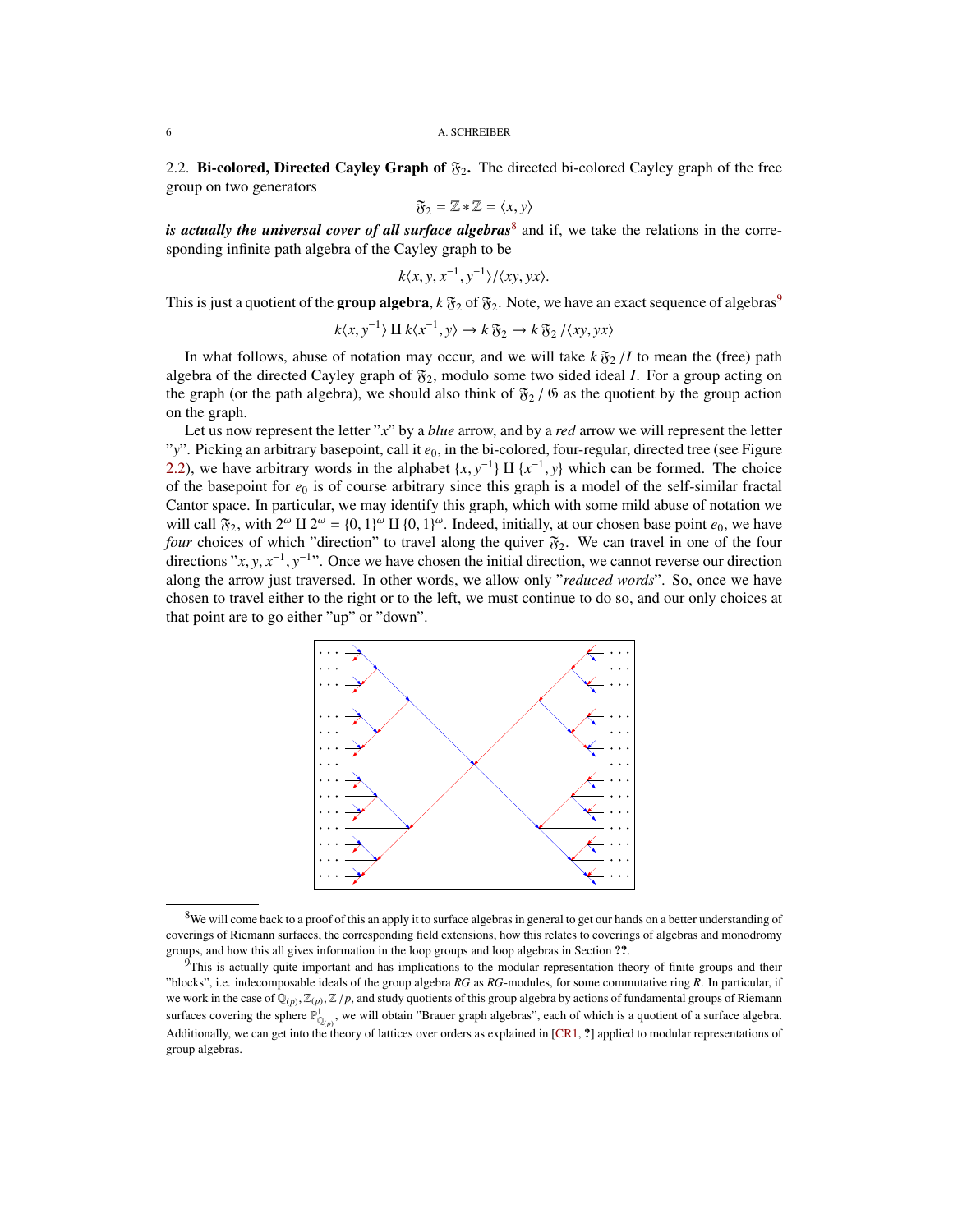Now, let us define a linear order on all words. Once a base point  $e_0$  is chosen, we will define

$$
y < x < e_0 < x^{-1} < y^{-1}.
$$

Next, for any word *w* traveling to the right in the quiver  $\mathfrak{F}_2$ , i.e. of the form  $\ell \cdot y^{-1}$  or  $\ell \cdot x$ , we will say  $\mathfrak{F}_2$  we will say  $\mathfrak{F}_3$  we will define  $\mathfrak{F}_3$  we will define  $\mathfrak{F}_3$  we will def *x*·*w* < *w* < *y*<sup>-1</sup>·*w*. For any word traveling to the left in the quiver  $\mathfrak{F}_2$  we will define *y*·*w* < *w* < *x*<sup>-1</sup>·*w*.<br>In less formal terms this means extending to the right is always "larger than" extending In less formal terms this means extending to the right is always "*larger than*" extending to the left. Similarly, extending the word upward is always "*larger than*" extending downward. In terms of binary sequences in Cantor space this is just the obvious lexicographic order.

**Example 2.1.** Let  $w = x^2y^{-3}x^3y^{-2}$ . Then the binary sequence would be

$$
s(w) = 1100011100 \hookrightarrow \{0, 1\}^{\omega} \amalg \{0, 1\}^{\omega}
$$

This is a finite binary string which can be embedded into the disjoint union of two copies of Cantor space via the map

$$
s(w) \to \emptyset \amalg \{1100011100 \cdot 000 \cdots\} \subset \{0, 1\}^{\omega} \amalg \{0, 1\}^{\omega}.
$$

<span id="page-6-0"></span>2.3. What Does Combinatorial Commutative Algebra Have to Say About This? One can think of this as a kind of splitting of the modules over  $\mathbb{C}[[X, Y]]/(XY)$ . In combinatorial commutative algebra, it is useful to view modules over  $\mathbb{C}[X, Y]$  as subsets in the lattice  $\mathbb{N}^2$  of  $\mathbb{Z}^2$ . For example, the free  $\mathbb{C}[X, Y]$  would be represented graphically as in Figure 2.3 free  $\mathbb{C}[X, Y]$ -module  $(XY^2)$  would be represented graphically as in Figure [2.3.](#page-6-0)



For  $\mathbb{C}[X, Y]/(XY)$ -modules this picture does not work quite so well since  $XY = 0 = YX$ . The more appropriate picture is a kind of "*splitting*" of the lattice  $\mathbb{N}^2 \times \mathbb{N}^2$ , two copies since we are identifying with the space  $\{0, 1\}^{\omega}$  II  $\{0, 1\}^{\omega}$ .<br>In Figure 2.3, we see Sym<sup>4</sup>( $\mathbb{C}^2$ ) and Sym

In Figure [2.3,](#page-6-0) we see Sym<sup>4</sup>( $\mathbb{C}^2$ ) and Sym<sup>6</sup>( $\mathbb{C}^2$ ) represented as diagonals in the lattice  $\mathbb{N}^2$ . These can be seen as the direct sums of the simple modules  $\mathcal{T}(M) = M/\text{rad}(M)$  of free modules  $M \in$ **Mod**( $\mathbb{C}[X, Y]$ ). In particular **top**( $x^n y^m$ )  $\cong \mathbb{C}$ . We note, the spaces **Sym**<sup>*n*</sup>( $\mathbb{C}^2$ ) are invariant under the action of **SI**  $\triangle$  ( $\mathbb{C}^n$ ). Mans between free modules action of  $SL_2(\mathbb{C})$ . Maps between free modules

$$
f \in \text{Hom}_{\mathbb{C}[X,Y]}(M,N)
$$

are always given by paths from  $\text{top}(N) \to \text{top}(M)$  in the lattice  $\mathbb{N}^2$ , modulo commutativity of the paths given by  $XY = YX$ .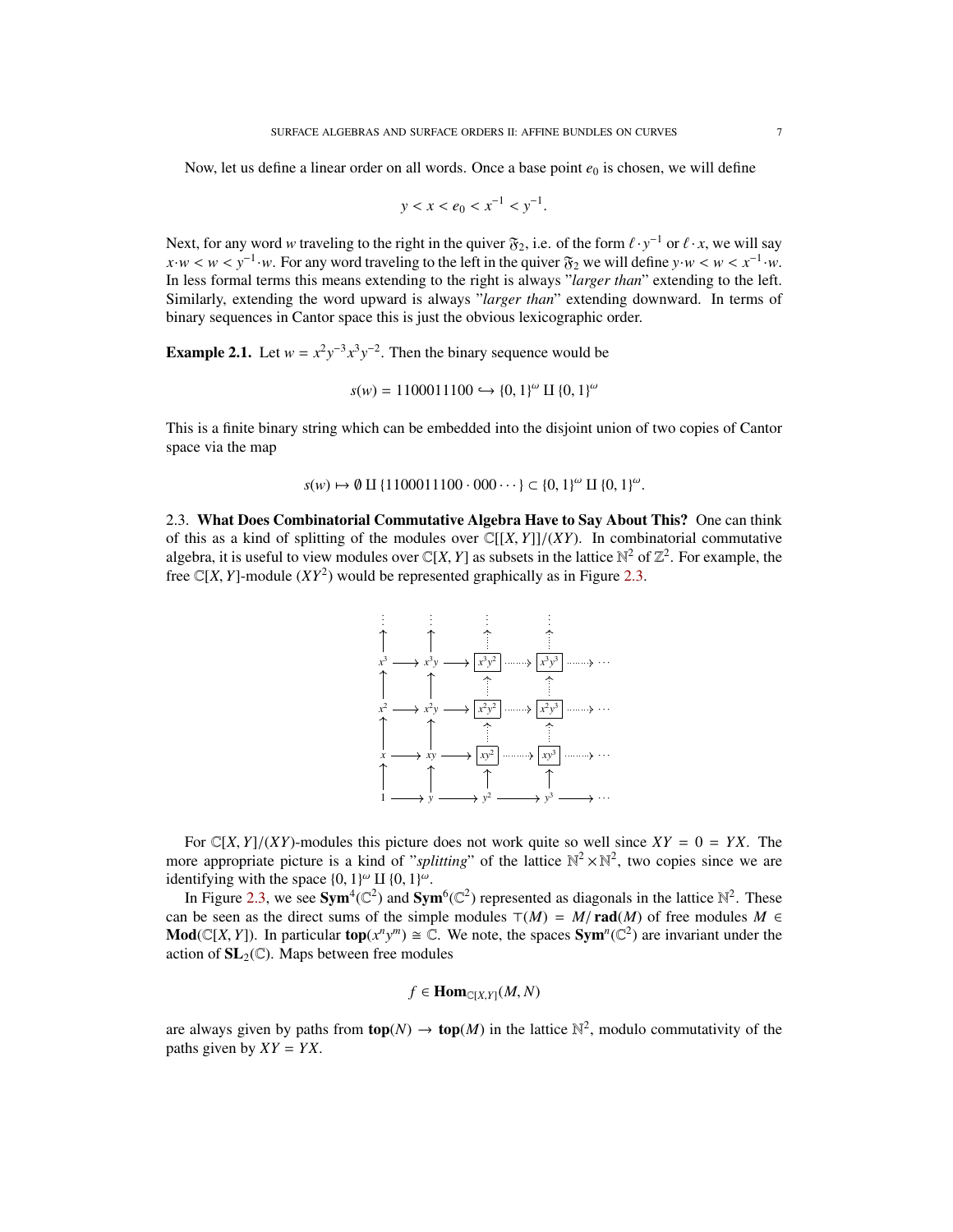### 8 A. SCHREIBER



Taking the actions by *x* and *y* described above and consider them as maps

$$
Sym^n(\mathbb{C}^2) \to Sym^{n+2}(\mathbb{C}^2)
$$

which can be thought of as the map given by the commutative square



We know that the ideals in  $R = \mathbb{C}^2[x, y]$  which are  $GL_2(\mathbb{C})$  fixed are powers of the maximal mogeneous ideal  $m^n = (x, y)^n \approx \text{Sym}^n(\mathbb{C}^2)$ . We also know the action of  $\epsilon \cdot \epsilon(\mathbb{C})$  on any  $\text{Sym}^n(\mathbb{C}^2)$ . homogeneous ideal  $m^n = (x, y)^n \cong Sym^n(\mathbb{C}^2)$ . We also know the action of  $\overline{sl}_2(\mathbb{C})$  on any  $Sym^n(\mathbb{C}^2)$ <br>by taking the standard basis for  $\overline{sl}_2(\mathbb{C})$ by taking the standard basis for  $\mathfrak{sl}_2(\mathbb{C})$ ,

$$
X = \begin{pmatrix} 0 & 1 \\ 0 & 0 \end{pmatrix}, \quad Y = \begin{pmatrix} 0 & 0 \\ 1 & 0 \end{pmatrix}, \quad H = \begin{pmatrix} 1 & 0 \\ 0 & -1 \end{pmatrix}
$$

acting on the left by multiplication of vectors  $v = \begin{pmatrix} x \\ y \end{pmatrix}$ *y* we see  $X(v) = \begin{pmatrix} 0 \\ v \end{pmatrix}$ *y*  $\int$ ,  $Y(v) = \begin{pmatrix} 0 \\ x \end{pmatrix}$ *x* ), and  $H(v) = \begin{pmatrix} x \\ y \end{pmatrix}$ −*y* ! This means, under the action of  $sI_2(\mathbb{C})$  on  $\mathbb{C}^2$  we get an action on  $\mathbb{C}[x, y]$  by defining

$$
g \cdot f(x, y) = f(g(x, y))
$$

Remember, in [\[GP\]](#page-25-2), Gel'fand and Ponomarev classified the indecomposable Harish-Chandra modules of the Lorentz group. They showed the classification of the finite dimensional modules was equivalent to classifying certain representation of  $sI_2(\mathbb{C})$  and of the Gel'fand-Ponomarev algebra  $\mathbb{C}[x, y]/(xy)$  given by the quiver with two loops as described at the beginning of this section. In particular, they showed that the indecomposable representations corresponded to "zig-zags" in the lattice  $\mathbb{N}^2$  with arrows pointing up and to the right as in the following diagram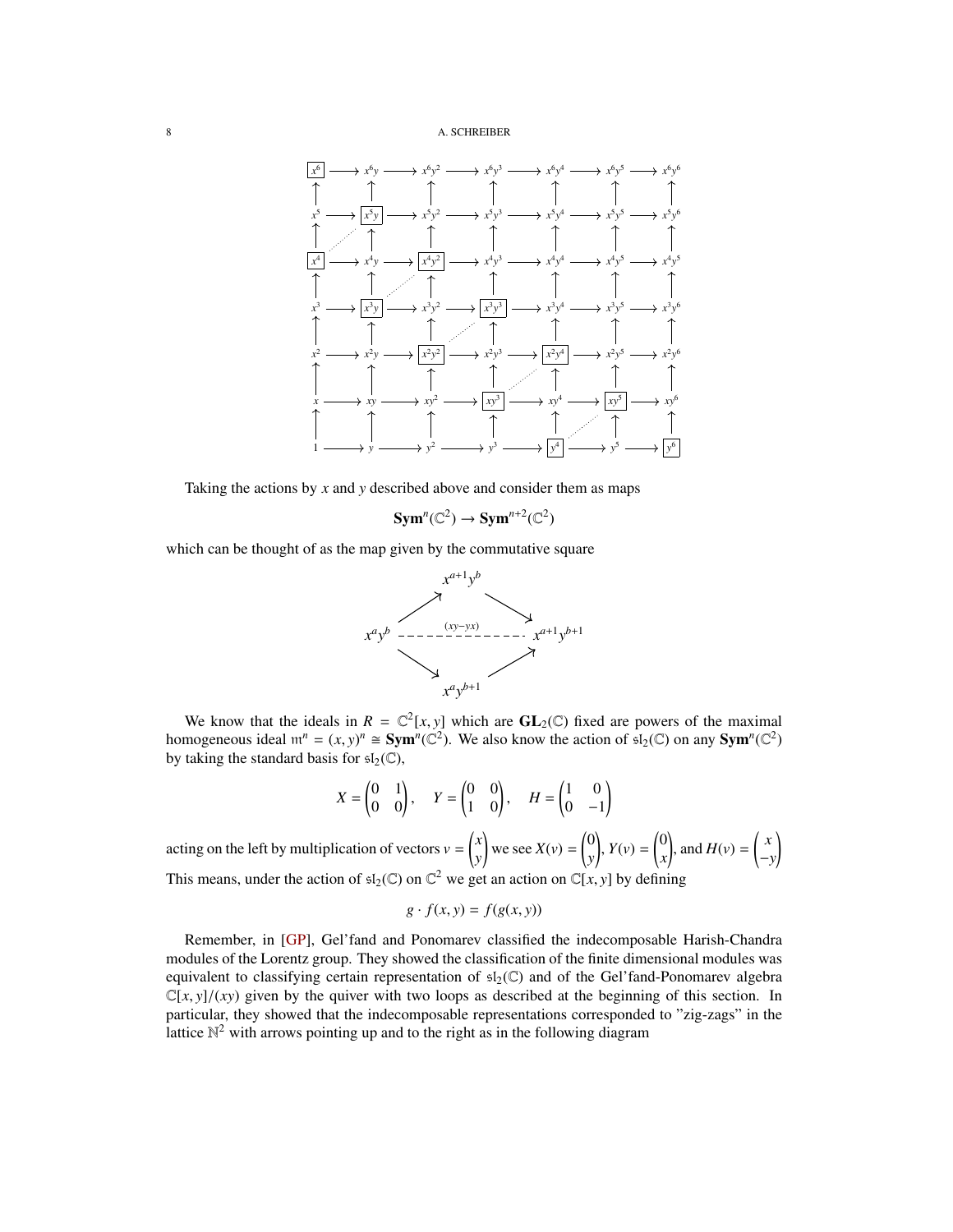

2.4. Some Geometric Interpretations of The Commutative Algebra. This should give us a clue as to what is actually happening in the case of surface algebras in general. How should we think of "reverse arrows"? In the ring of formal Laurent series

$$
\mathbb{C}[[x,y]]/(xy) \subset \mathbb{C}((x,y))/(xy)
$$

the residues of *x* and *y* become invertible! One could think of such a thing as the structure sheaf of a fibre-product of two punctured disks

$$
\mathbb{D}_x^{\times} \times \mathbb{D}_y^{\times} = \text{Spec } \mathbb{C}((x)) \times \text{Spec } \mathbb{C}((y))
$$

given by the pullback

$$
\mathbb{C}((x, y))/(xy) \longrightarrow \mathbb{C}((x)) \times \mathbb{C}((y))
$$
  
\n
$$
\downarrow \qquad \qquad \downarrow
$$
  
\n
$$
\mathbb{C} = (\mathbb{C}((x, y))/(xy)) / (x, y) \longrightarrow \mathbb{C} \times \mathbb{C} = \mathbb{C}((x))/(x) \times \mathbb{C}((y))/(y)
$$

but there is more to the picture. In particular, in  $\mathbb{F}_x$  and  $\mathbb{F}_y$ , *x* and *y* are of course invertible. Moreover, elements such as  $x^p y^q$  for  $p, q \in \mathbb{Z}$  make sense in  $\mathbb{C}((x, y))/(xy)$ , *only when*  $p \le 0$  and  $q \ge 0$ , or vice-<br>versa. Eascinating! This should point our poses in the right direction! versa. Fascinating! *This should point our noses in the right direction!*

Recall 2.2. In [\[S1\]](#page-25-1), the pullback of various "*hereditary orders*" was defined. It was given by exactly such pullbacks on diagonal entries of various matrix algebras.

Suppose we take the algebraic completions of  $\mathbb{F}_x = \mathbb{C}((x))$  and  $\mathbb{F}_y = \mathbb{C}((y))$ . What should happen? We obtain a new pullback,

R / Zˆ × Zˆ C /C×C

Here we should note, the Galois group of  $\mathbb{C}((x)) \times \mathbb{C}((y))$  is

$$
\varprojlim \mathcal{G}\left(\mathbb{C}((x^{1/n}))/\mathbb{C}((x))\right) \times \varprojlim \mathcal{G}\left(\mathbb{C}((y^{1/m}))/\mathbb{C}((y))\right)
$$

which is isomorphic to

$$
\hat{\mathbb{Z}}\times\hat{\mathbb{Z}}.
$$

 $\hat{Z} \times \hat{Z}$ .<br>But, *what on earth* might  $\Re$  be? Here is where one might want to think of deformation retracts

$$
\mathbb{D}^{\times} \to S^1
$$

of punctured disks to circles. This is the meaning behind the gluings of the products of the matrix algebras in [\[S1\]](#page-25-1) given by the pullbacks of *surface orders*, since  $GL_n(\mathbb{F})$  can be identified with maps  $C^{\infty}(S^1, GL_n(\mathbb{C}))$ . If we take the Lie algebra

$$
g((x)) \times g((y))
$$

of the two loop groups  $G((x))$  and  $G((y))$ , we can take a Fourier transform,

$$
\mathfrak{g} \otimes_{\mathbb{C}} \mathbb{C}((x)) \to \mathfrak{g} \otimes_{\mathbb{C}} S^1
$$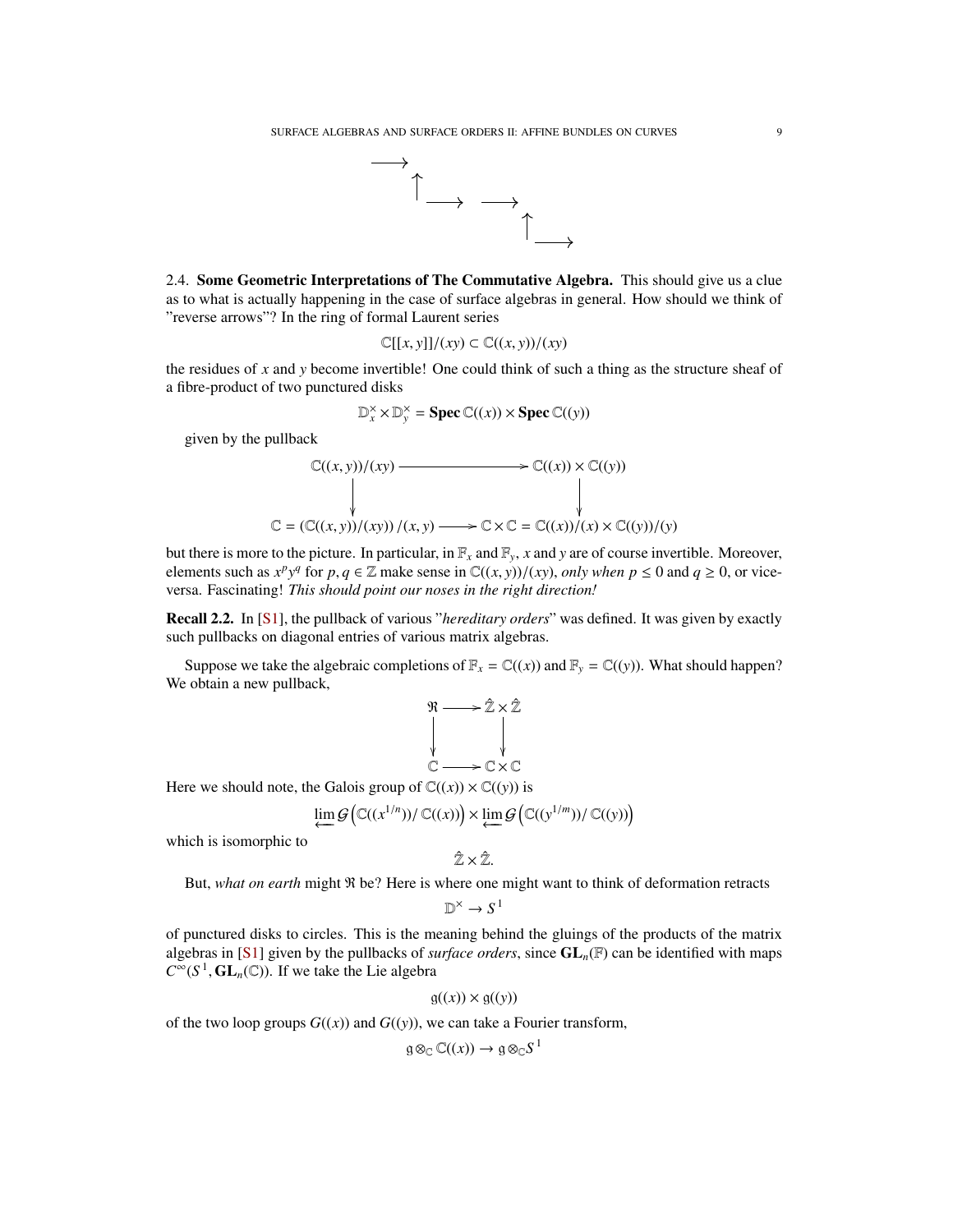$$
\mathfrak{g} \otimes_{\mathbb{C}} \mathbb{C}((y)) \to \mathfrak{g} \otimes_{\mathbb{C}} S^1
$$

by

$$
g_1 \otimes x^n \mapsto g_1 \otimes e^{-in\sigma_x}
$$

and

 $g_2 \otimes y^m \mapsto g_2 \otimes e^{-im\sigma_y}$ 

for  $\sigma_x, \sigma_y \in [0, 2\pi]$  giving coordinates on  $S_x^1$  and  $S_y^1$ , the deformation retracts of  $\mathbb{D}_x^{\times}$  and  $\mathbb{D}_y^{\times}$  respectively. But then reminding ourselves of the pullback, what does tively. But then, reminding ourselves of the pullback, what does

$$
(g_1 \otimes x^n) \times (g_2 \otimes y^m)
$$

correspond to in the pullback algebra? What does

$$
(g_1 \otimes e^{-in\sigma_x}) \times (g_2 \otimes e^{-im\sigma_y})
$$

correspond to?

**Recall 2.3.** For  $\mathbb{F} = \mathbb{C}((x_j))$ , we can associate an automorphism of  $\mathbb{F}((x_j^{1/n}))$ , defined by

$$
x_j \mapsto e^{2\pi i k/n} \cdot x_j
$$

to an element  $\sigma_j \in \mathcal{G}\left(\mathbb{F}((x_j^{1/n_j}))\middle/ \mathbb{C}((x_j))\right) \cong \mathbb{Z}/n_j\mathbb{Z} \hookrightarrow S_N$ , where  $n_j$  is the degree of the ramification at  $x_j$ . tion at *x<sup>j</sup>* .

But what should *k* be? And why is this even important?

Conjecture 2.4. Whenever we take the pullback in this way, the least common multiple of the order of two such automorphisms should have a significant meaning in modular representations theory. In particular, if we are working over a coefficient ring or field *R* of positive characteristic for the group ring *RG*, which divides the order of the group *G*, we get a decomposition of  $RG = B_1 \oplus \cdots \oplus B_l$ into "blocks", which are indecomposable modules over *RG*. If our finite group *G* is obtained from a pullback as above, and if the automorphisms  $\sigma_r$  and  $\sigma_s$  are mapped to primitive  $r^{\text{th}}$  and  $s^{\text{th}}$  roots of unity respectively the least common multiple of the degrees of the ramifications over x, and x of unity respectively, the least common multiple of the degrees of the ramifications over  $x_r$  and  $x_s$ yield a relation in the surface algebra, which is of the same type as that in the definition of Brauer graph algebras. This is how one obtains appropriate quotients of surface algebras yielding Brauer graph algebras.

Again, to remind ourselves of why such a thing might be true, remember that the automorphisms as above correspond to a cyclic subgroups of the monodromy group of *X*, embedded as a permutation group in a symmetric group, and given as the pullback of the cyclic groups  $\langle \sigma_j \rangle \cong \mathbb{Z}/n_j\mathbb{Z}$ , over each ramification point/puncture *x<sup>j</sup>* . Furthermore, the pullback of all such cyclic subgroups for *X* is exactly the monodromy group given by the covering. This group can be seen as acting on the quiver of the surface algebra, as described in [\[S1\]](#page-25-1), and it is was shown there that the two uniserial radicals of a projective module over a surface algebra "meet back up" at the least common multiple of the order of the corresponding permutations. The relations for Brauer graph algebras are exactly of this form, with some minor modifications allowed in addition.

## 3. Loop Groups and Loop Algebras

<span id="page-9-0"></span>For most of the paper, we will make like simple and stick with the following simple conventional setup.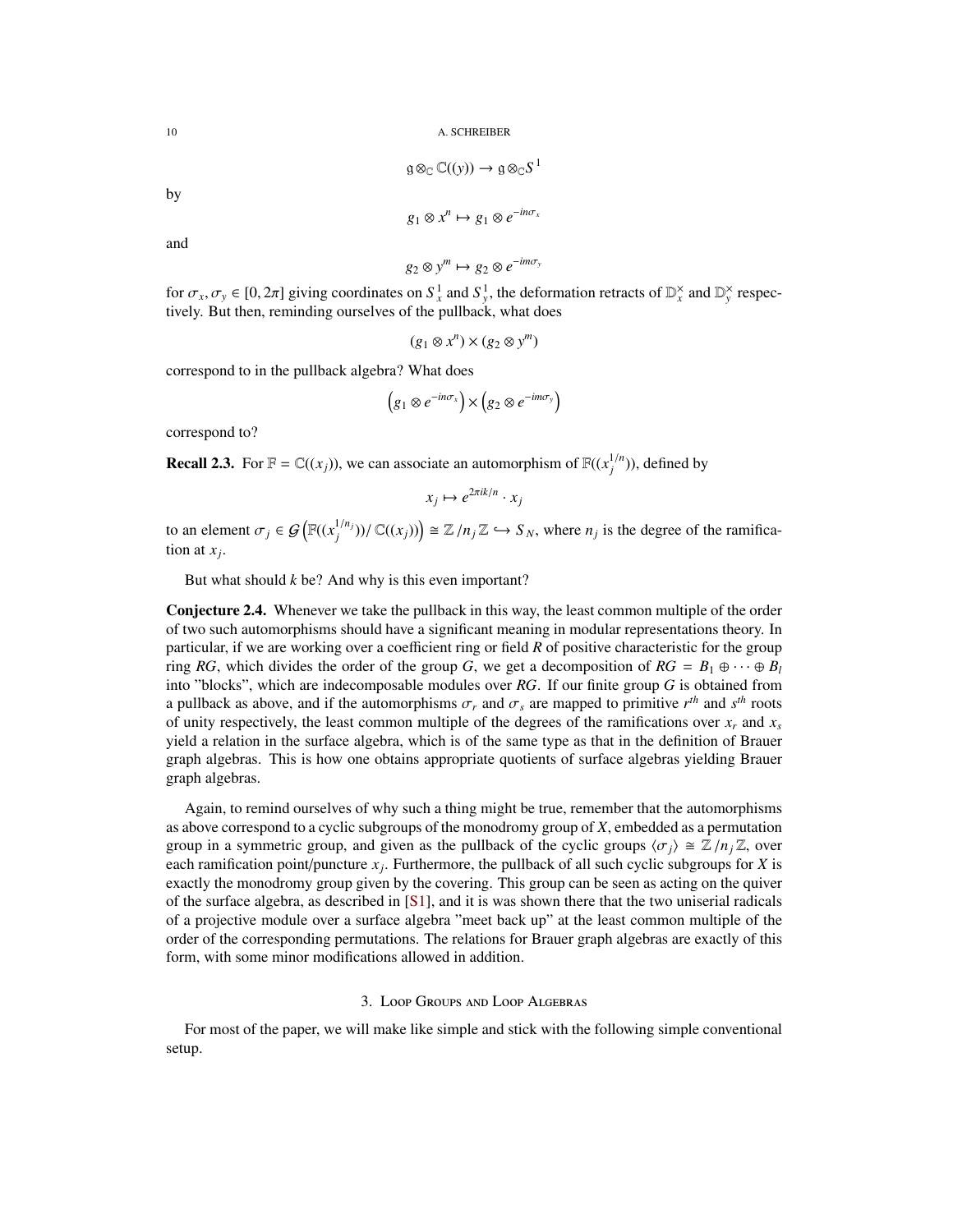3.1. The General Linear Group and its Lie Algebra.  $G = GL_n(\mathbb{C})$  with be the general linear **group** of invertible  $n \times n$  matrices over  $\mathbb{C}$ , we will take the two **Borel subgroups** 

|  |  |  | $B_+ = \begin{pmatrix} b_{1,1} & b_{1,2} & \cdots & b_{1,n} \\ 0 & b_{2,2} & \cdots & b_{2,n} \\ \vdots & \vdots & \ddots & \vdots \\ 0 & 0 & \cdots & b_{n,n} \end{pmatrix}, \quad B_- = \begin{pmatrix} b_{1,1} & 0 & \cdots & 0 \\ b_{2,1} & b_{2,2} & \cdots & 0 \\ \vdots & \vdots & \ddots & \vdots \\ b_{n,1} & b_{n,2} & \cdots & b_{n,n} \end{pmatrix}$ |  |  |
|--|--|--|------------------------------------------------------------------------------------------------------------------------------------------------------------------------------------------------------------------------------------------------------------------------------------------------------------------------------------------------------------------|--|--|
|  |  |  |                                                                                                                                                                                                                                                                                                                                                                  |  |  |

We will take  $U_{+} = [B_{+}, B_{+}]$  to be the **unipotent radical** of  $B_{+}$  (i.e. the subgroup of upper<br>ungular matices with 1s on the diagonal) and we take  $U_{-} \subset B_{-}$  to be the *lower triangular* matrices triangular matirces with 1s on the diagonal) and we take  $U_$  ⊂  $B_$  to be the *lower triangular* matrices with 1s on the diagonal. We will take *T* to be the standard torus, i.e. the subgroup with entries only on the diagonal.

We will take  $g = gI_n$  to be the Lie algebra of *G*,  $b_{\pm}$  the Lie algebras of  $B_{\pm}$ ,  $n_{\pm}$  will be the (nilpotent) Lie algebras of  $U_{\pm}$ , and b will be the Lie algebra of *T* (often called the **Cartan subalgebra** with respect to *T*).

We can phrase many results in general terms for complex reductive algebraic groups, but would like to be able to give some concrete examples as we go that will give some visual representation of what is happening, and this can sometimes be more difficult if we work in full generality.

### <span id="page-10-0"></span>3.2. Loop Groups.

## 4. Complex Curves and the Heart of the Answer to the Correspondence

Let *X* be a smooth curve over  $\mathbb{C}$ , and let  $x \in X$ . Let  $O(X)$  be the structure sheaf, or if we wish to stay down to earth and if we are able to think of things in terms of affine algebraic varieties, we can take  $O(X) = \mathbb{C}[X]$  to be the coordinate ring of *X*. For an open set  $U \in X$  we take  $O(U)$  to be the sheaf of regular functions on *U*. Let  $O(X)$ <sub>*x*</sub> be the sheaf local rings with respect to  $x \in X$ , with corresponding maximal ideal  $m_x$ , or if it feels more concrete, think  $\mathbb{C}[X]_x$  to be the coordinate ring localized with respect to  $x \in X$ . We will use the notation  $\mathcal{O}(X)_x$  to mean the sheaf of complete local rings, which one could think of locally as a copy of  $\mathbb{C}[[x]]$ , i.e. power series in *x*. Let  $\mathcal{K}_x$  be the sheaf of the fields of fractions, which locally looks like  $\mathbb{C}((t))$ , the Laurent series rings. We then have

$$
\operatorname{Spec} \hat{O}_x \cong \mathbb{D}_x
$$

is a copy of the open disk, and

 $\operatorname{Spec} \mathcal{K}_x \cong \mathbb{D}_x^{\times}$ 

<span id="page-10-1"></span>is a copy of the punctured disk.

## 5. Surface Algebras

We can now introduce the *surface algebras*, which along with their m-adic completions will be the main objects of study in what follows (m being the arrow ideal).

Let  $Q = (Q_0, Q_1, h, t)$  be a quiver, with the set of vertices  $Q_0$ , and the set of arrows  $Q_1$ . There are two maps,

$$
t,h:Q_1\to Q_0
$$

 $t, h : Q_1 \to Q_0$ <br>taking an arrow  $a \in Q_1$  to its **head** *ha*, and **tail** *ta*. This is a refinement of the incidence map for an undirected graph, and we define

$$
\partial a = \{\partial_{\bullet} a, \partial^{\bullet} a\} := \{ta, ha\}.
$$

In this case the order is not arbitrary as it would be for undirected graphs. The **path algebra** of a quiver *Q*, denoted *kQ*, over a field *k*, is the *k*-vector space spanned by all oriented paths in *Q*. It is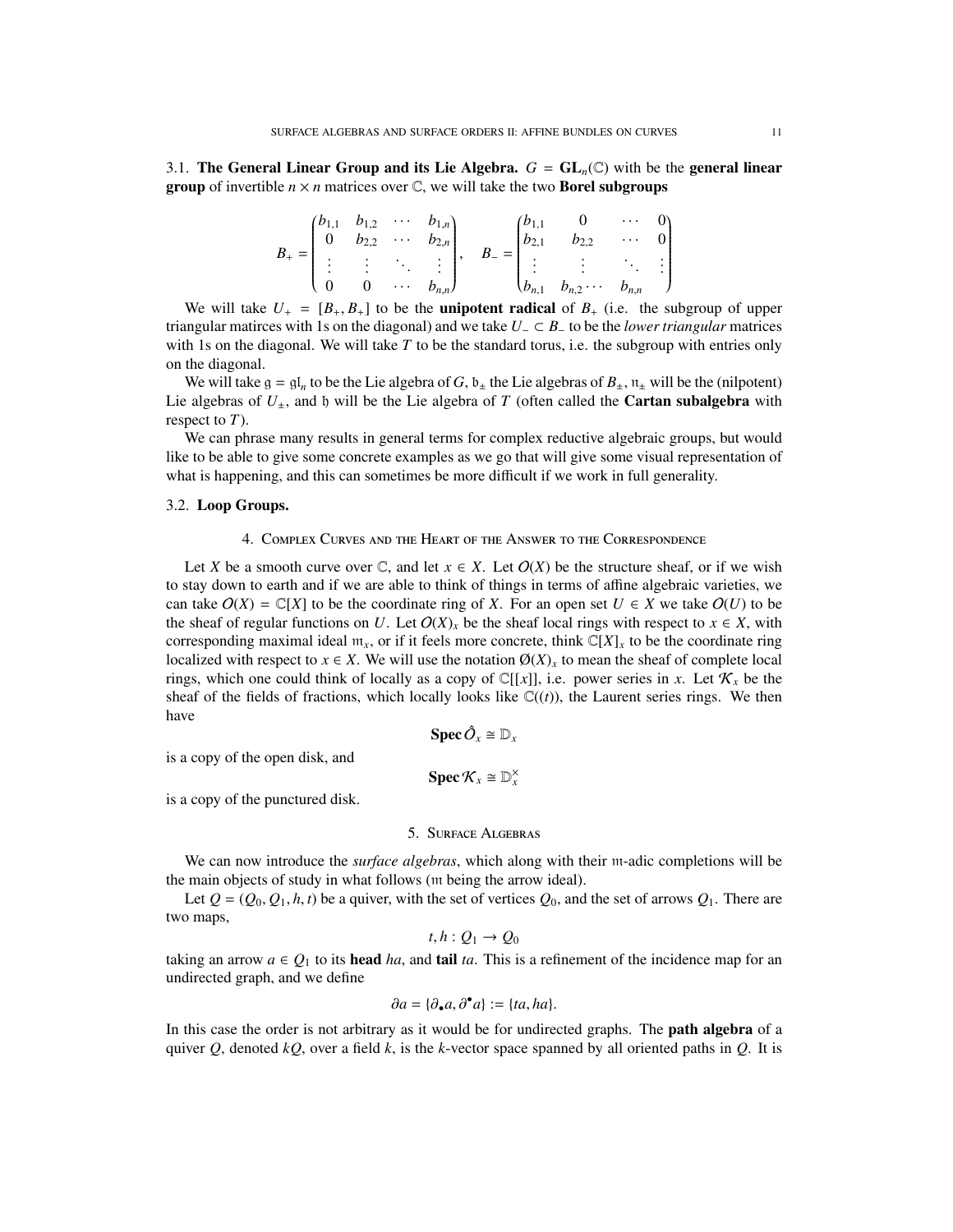#### 12 A. SCHREIBER

an associative algebra, and is finite dimensional as a *k*-vector space if and only if *Q* has no oriented cycles. There are trivial paths  $i \in Q_0$ , given by the vertices, and multiplication in the path algebra is defined by concatenation of paths, when such a concatenation exists. Otherwise the multiplication is defined to be zero. More precisely, if *p* and *q* are directed paths in *Q*, and  $hp = tq$ , then *qp* is defined as the concatenation of *p* and *q*. Note, we will read paths from *right to left*. Let  $A = kQ$ . The **vertex span**  $A_0 = k^{Q_0}$ , and the **arrow span**  $A_1 = k^{Q_1}$  are finite dimensional subspaces.  $A_0$  is a finite dimensional commutative *k*-algebra, and  $A_1$  is an  $A_0$ -bimodule. The path algebra then has a grading by path length,

$$
A=A_0\langle A_1\rangle=\bigoplus_{d=0}^\infty A^{\otimes d}.
$$

The path algebra *A* has primitive orthogonal idempotents  $\{e_i\}_{i \in Q_0}$ . Let  $A_{i,j} = e_jAe_i$  be the *k*-linear span of paths in *Q*, from vertex *i* to *j*. Let  $m = \prod_{d=1}^{\infty} A^{\otimes d}$  denote the *arrow ideal* of *Q*, generated by the arrows  $Q_1$ . We will define the **complete path algebra** to be

$$
\mathcal{A} = A_0 \langle \langle A_1 \rangle \rangle = \prod_{d=0}^{\infty} A^{\otimes d}.
$$

We put the m-adic topology on  $A$ , with neighborhoods of 0 generated by  $m^n$ . The elements of  $A$ are all formal linear combinations of paths, including infinite linear combinations. If  $\phi : \mathcal{A} \to \mathcal{A}$ is an automorphism fixing  $\mathcal{A}_0$  then  $\phi$  is continuous in the m-adic topology, and m is invariant under such algebra automorphisms.

**Definition 5.1.** An **ideal** in the path algebra A will be a two sided ideal generated by linear combinations of paths which share a common starting vertex and terminal vertex in the quiver. The **quotient** path algebra of a quiver with relations will be the quotient by this ideal.

Next let us turn to the specific quivers with relations of interest for our current purposes.

**Definition 5.2.** Define a **free surface algebra** to be the path algebra of the medial quiver of any combinatorial map (i.e. a cellularly embedded graph) given by a constellation  $C = [\sigma, \alpha, \phi]$ .

**Definition 5.3.** Let  $Q = (Q_0, Q_1)$  be a finite connected quiver. Then we say the bound path algebra  $\Lambda = kQ/I$  is a **surface algebra** if the following properties hold:

- (1) For every vertex  $x \in Q_0$  there are exactly two arrows  $a, a' \in Q_1$  with  $ha = x = ha'$ , and exactly two arrows  $h \in Q_1$  such that  $th = x = th'$ exactly two arrows  $b, b \in Q_1$  such that  $tb = x = tb'$ .<br>For any arrow  $a \in Q$ , there is exactly one arrow  $b \in Q_1$
- (2) For any arrow  $a \in Q_1$  there is exactly one arrow  $b \in Q_1$  such that  $ba \in I$ , and there is exactly one arrow  $c \in Q_1$  such that  $ac \in I$ .
- (3) For any arrow  $a \in Q_1$  there is exactly one arrow  $b' \in Q_1$  such that  $b'a \notin I$ , and there is exactly one arrow  $c' \in Q_1$  such that  $ac' \notin I$ .
- (4) The ideal *I* is generated by paths of length 2.

### 6. Surface Orders

<span id="page-11-0"></span>In this section, take  $F$  to be the field of fractions of the commutative ring  $R$ , which is a complete discrete valuation ring. Let m denote the unique maximal ideal, and  $k = R/m$  the residue field. Concrete examples of the setup which are extremely important are

$$
\mathbb{F} = \mathbb{C}((x)) \qquad R = \mathbb{C}[[x]] \qquad \mathfrak{m} = (x) \qquad \mathbb{C} = R/\mathfrak{m}
$$
  

$$
\mathbb{F} = \hat{\mathbb{Q}}_{(p)} \qquad R = \hat{\mathbb{Z}}_{(p)} \qquad \mathfrak{m} = (p) \qquad k = \mathbb{Z}/(p) = \mathbb{F}_p
$$
  

$$
\mathbb{F} = \mathbb{F}_p((x)) \qquad R = \mathbb{F}_p[[x]] \qquad \mathfrak{m} = (x) \qquad k = \mathbb{F}_p
$$

We stay mostly with the case of  $\mathbb{F} = \mathbb{C}((x))$ , the field of formal Laurent series, but for now let us define surface orders in the generality of [\[S1\]](#page-25-1).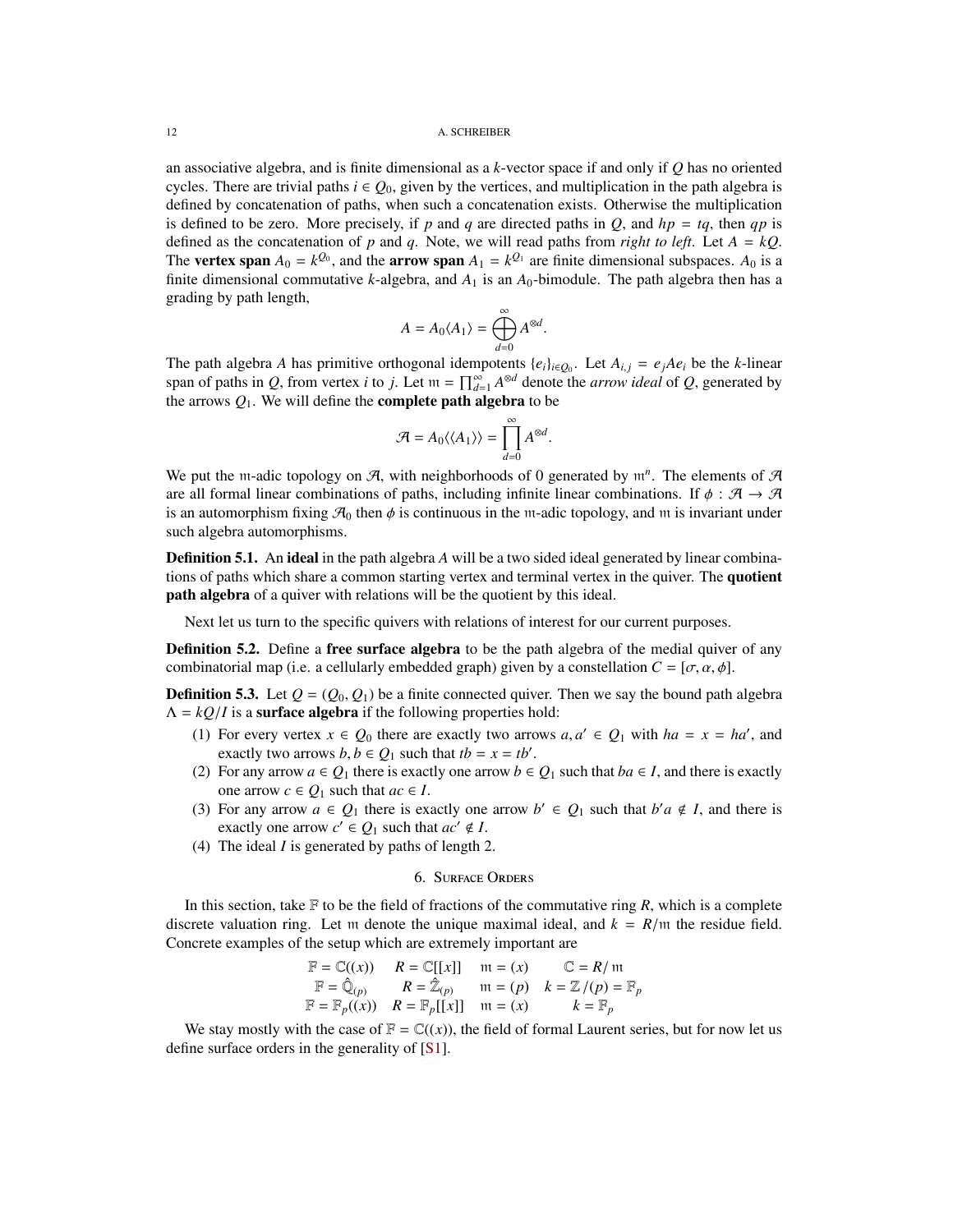Definition 6.1. An *R*-lattice is a finitely generated projective module over *R*. In particular, if *R* is a Dedekind domain, every *R*-lattice is finitely generated and torsion free.

**Example 6.2.** For example, if  $R = \mathbb{Z}$ , then  $\mathbb{Z}^2$  is a  $\mathbb{Z}$ -lattice via addition of ordered pairs. As another example, let  $R = \mathbb{C}[x, y]/(xy)$ . Then  $\mathbb{C}[x, y]/(xy)$  is an *R*-lattice over itself via the action given by multiplication by  $\bar{x}$  and  $\bar{y}$ , the residues of *x* and *y* in *R*. One can visualize this via the maps of the bigraded shifts



Definition 6.3. An *R*-Order Λ in a *k*-algebra *A* is a unital subring of *A* such that

(1)  $\mathbb{F}\Lambda = A$ , and

(2) Λ is finitely generated as an *R*-module.

**Definition 6.4.** Let  $C = [\sigma, \alpha, \phi]$  be a **constellation**<sup>[10](#page-12-0)</sup>, and let  $\Gamma \hookrightarrow \Sigma$  be the associated graph cellularly embedded in the compact Riemann surface  $\Sigma$ . Further, let  $n(i) = n_i = |\sigma_i|$  denote the length of the cycle  $\sigma_i$  in the permutation  $\sigma = \sigma_i \sigma_{i,i}$ . Remember for a constellation  $C$  and the length of the cycle  $\sigma_i$  in the permutation  $\sigma = \sigma_1 \sigma_2 \cdots \sigma_p$ . Remember, for a constellation *C*, and the associated graph  $\Gamma$  the length of the (popzero) cycle in the medial quiver  $O(C)$  with gentle relations associated graph Γ, the length of the (nonzero) cycle in the medial quiver *Q*(*C*) with gentle relations, which is associated to  $\sigma_i$  (and its corresponding vertex of  $\Gamma$ ) is just the order of the cycle  $\sigma_i$ .<br>(1)  $\Gamma$  is such as the component in the cycle of the cycle of  $\Gamma$ 

- (1) For each cycle  $\sigma_i$ , corresponding to the vertex  $i \in \Gamma_0$ , we associate a Dedekind domain  $R_i$ , with a maximal ideal m, and a **vertex**  $(R_{\square})$ **order**  $A(\sigma_i) = A_i$ . with a maximal ideal  $m_i$ , and a **vertex**  $(R_i-)$ **order**,  $\Lambda(\sigma_i) = \Lambda_i$ .<br>The *vertex order* associated to the cycle  $\sigma_i$  is then given by
- (2) The *vertex order* associated to the cycle  $\sigma_i$  is then given by a matrix *R*-subalgebra of **Mat**  $\sigma_i(R_i)$  $\mathbf{Mat}_{n_i \times n_i}(R_i)$ .

$$
\Lambda_i = \begin{pmatrix}\nR_i & m_i & m_i & \cdots & m_i & m_i \\
R_i & R_i & m_i & \cdots & m_i & m_i \\
R_i & R_i & R_i & \cdots & m_i & m_i \\
\vdots & \vdots & \vdots & \ddots & \vdots & \vdots \\
R_i & R_i & R_i & \cdots & R_i & m_i \\
R_i & R_i & R_i & \cdots & R_i & R_i\n\end{pmatrix}_{n(i)}
$$

If we take  $R_i$  to be  $k[[x_i]]$ , with maximal ideal  $(x)$ , we have that  $\Lambda_i$  is a *hereditary order* <sup>[11](#page-12-1)</sup>. (3) Let  $\Lambda_i^{(k,k)}$  denote the  $(k, k)$  entry of  $\Lambda_i$  (in  $R_i$ ).

<span id="page-12-0"></span><sup>&</sup>lt;sup>10</sup>Recall from [\[S1\]](#page-25-1), a constellation is a permutation group acting transitively on [2*N*], with  $\alpha$  a fixed point free involution, and  $\sigma \alpha \phi = 1$ .

<span id="page-12-1"></span> $11$ Recall, an algebra, or an order, is **hereditary** if no module has a minimal projective resolution greater than length one. This means the *projective dimension* of any module is no greater than one, and therefore the global dimension of the algebra is at most one.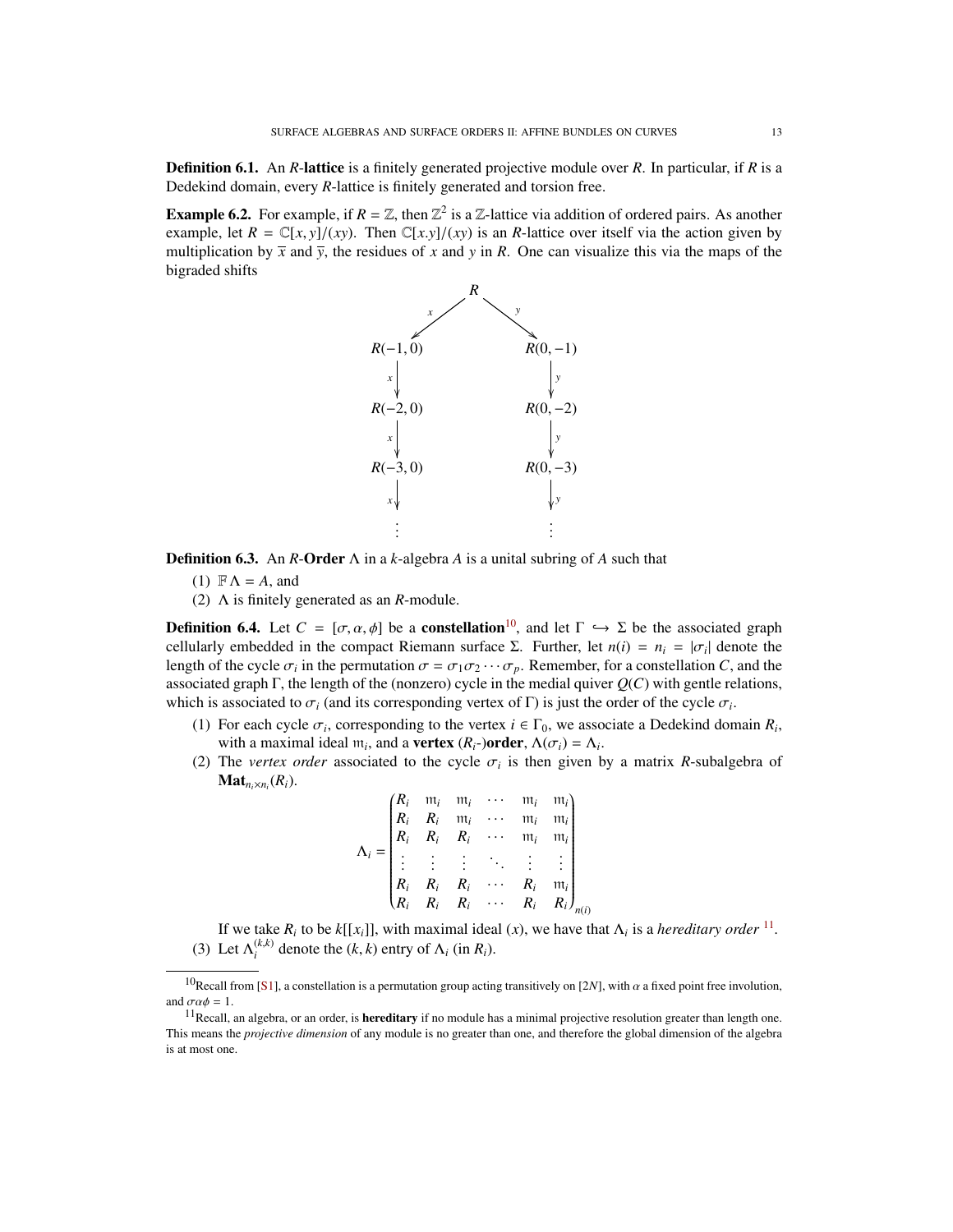(4) For each  $1 \leq k \leq n_i$  let

$$
P_{i,1} := \begin{pmatrix} R_i \\ \vdots \\ R_i \\ R_i \\ \vdots \\ R_i \\ R_i \end{pmatrix}, P(\sigma_i) = \sigma_i \cdot P_{i,1} := \begin{pmatrix} m_i \\ R_i \\ \vdots \\ R_i \\ R_i \\ \vdots \\ R_i \\ R_i \end{pmatrix}, \cdots, P(\sigma_i^{k-1}) = P_{i,k} = \begin{pmatrix} m_i \\ \vdots \\ m_i \\ R_i \\ \vdots \\ R_i \\ \vdots \\ R_i \\ R_i \end{pmatrix}, \cdots, P_{i,n_i} := \begin{pmatrix} m_i \\ \vdots \\ m_i \\ m_i \\ \vdots \\ m_i \\ \vdots \\ n_i \\ R_i \end{pmatrix}
$$

where the *k*<sup>th</sup> entry is the first entry equal to *R<sub>i</sub>* for  $P_{i,k} = \sigma_i^{k-1} \cdot P_{i,1} = P(\sigma_i^{k-1})$ .

The modules  ${P_i}_k$ :  $1 \le k \le n_i$  give a complete set of non-isomorphic indecomposable projective (left)  $\Lambda_i$ -modules, with the natural inclusions

$$
P_{i,1} \leftrightarrow P_{i,2} \leftrightarrow \cdots \leftrightarrow P_{i,n_i-1} \leftrightarrow P_{i,n_i} \leftrightarrow P_{i,1}.
$$

where the final map is given by left-multiplication by  $m_i$ . If we identify  $P_{i,k}$  with the edge  $e^i_k = \binom{i}{k}$  $e_k(\sigma_i)$ , where  $\sigma_i = (e_1^i, e_2^i, ..., e_n^i)$  is a cyclic permutation, then the chain of inclusions can be inter-<br>preted in terms of the cycle  $\sigma$ . From the embedding  $\Gamma \hookrightarrow \Sigma$  given by the constellation  $C = [\sigma, \alpha, \phi]$ preted in terms of the cycle  $\sigma_i$ . From the embedding  $\Gamma \hookrightarrow \Sigma$  given by the constellation  $C = [\sigma, \alpha, \phi]$ , this can be interpreted as walking clockwise around the vertex of  $\sigma$ . We will take  $P_{i,j} = P_{i,j}$  and this can be interpreted as walking clockwise around the vertex of  $\sigma_i$ . We will take  $P_{i,k} = P_{i,k+n_i}$ , and each  $e^i$  is multiplied by the automorphism  $\sigma_i$ , i.e., there is some multiplication by a power of m. each  $e^i_k$  is multiplied by the automorphism  $\sigma_i$ , i.e. there is some multiplication by a power of  $\mathfrak{m}_i$ <br>involved in particular multiplication by involved. In particular, multiplication by

$$
\sigma_i = \begin{pmatrix}\n0 & 0 & 0 & \cdots & 0 & m_i \\
1 & 0 & 0 & \cdots & 0 & 0 \\
0 & 1 & 0 & \cdots & 0 & 0 \\
\vdots & \vdots & \vdots & \ddots & \vdots & \vdots \\
0 & 0 & 0 & \cdots & 0 & 0 \\
0 & 0 & 0 & \cdots & 1 & 0\n\end{pmatrix}_{n_i}
$$

cyclically permutes the indecomposable projective <sup>Λ</sup>*i*-modules *<sup>P</sup><sup>i</sup>*,*<sup>k</sup>*, and it induces an automorphism of the matrix algebra  $Λ$ <sub>*i*</sub> which we also call  $σ$ <sub>*i*</sub>. Now, for each pair of cycles  $σ$ <sub>*i*</sub>,  $σ$ <sub>*j*</sub>  $∈$   $S$ <sub>[2*m*]</sub> of  $σ$ , we fix an isomorphism fix an isomorphism

$$
R_i/\mathfrak{m}_i \cong R_j/\mathfrak{m}_j
$$

 $R_i / m_i \cong R_j / m_j$ .<br>Identifying all such rings, let  $k = R_i / m_i$  for all  $\sigma_i \in \Gamma_0$ . Let  $\pi_i : R_i \to k$  be a fixed epimorphism with kernel m. a maximal ideal of R. Now, we have a pull-back diagram. kernel m*<sup>i</sup>* a maximal ideal of *R<sup>i</sup>* . Now, we have a pull-back diagram

$$
R_{i,j} \xrightarrow{\tilde{\pi}_i} R_i
$$
\n
$$
\tilde{\pi}_j \downarrow \qquad \qquad \downarrow \pi_i
$$
\n
$$
R_j \xrightarrow{\pi_j} R
$$

which is in general different and non-isomorphic for different choices of  $\pi_i$  and  $\pi_j$ .

**Definition 6.5.** Let  $N(\Lambda) = \prod_{\sigma_i \in \Gamma_0} \Lambda_i$ . Let  $e^i_k$  be an edge around  $\sigma_i$ , and let  $\alpha^{i,j}_{k,l}$ <br>2 cycle of the fixed point free involution  $\alpha$  of  $C = [\sigma, \alpha, \phi]$  giving the end vertices  $\begin{cases} i,j \in (e_k^i, e_l^j) \\ i \in I \text{ and } I \end{cases}$  $\binom{J}{l}$  be a 2-cycle of the fixed-point free involution  $\alpha$  of  $C = [\sigma, \alpha, \phi]$  giving the end vertices  $\sigma_i$  and  $\sigma_j$  of the class of  $\sigma_j$  or  $\phi$  and  $\sigma_j$  of the class of  $\sigma_j$  or  $\sigma_j$  or  $\sigma_j$  or  $\sigma_j$  or  $\sigma_j$  or  $\sigma_j$  or  $\sigma_j$  edge  $e_k^i \equiv e_l^j$ *l*<sub>*l*</sub> under the gluing identifying the half-edges  $e_k^i$  and  $e_l^j$ *l*. It is possible that  $\sigma_i = \sigma_j$  if  $\alpha_{k,l}^{i,j}$ *k*,*l* defines a loop at the vertex  $\sigma_i$  in Γ. We replace the product  $\Lambda_i^{(k,k)} \times \Lambda_j^{(l,l)}$  in  $\Lambda_i \times \Lambda_j$  with  $R_{i,j}$ . This identifies the  $(k, k)$  entry of  $\Lambda_i$  with the  $(l, l)$  entry of  $\Lambda_j$ , modulo  $\mathfrak{m}_{i,j}$ , the ideal of  $R_{i,j}$  given via the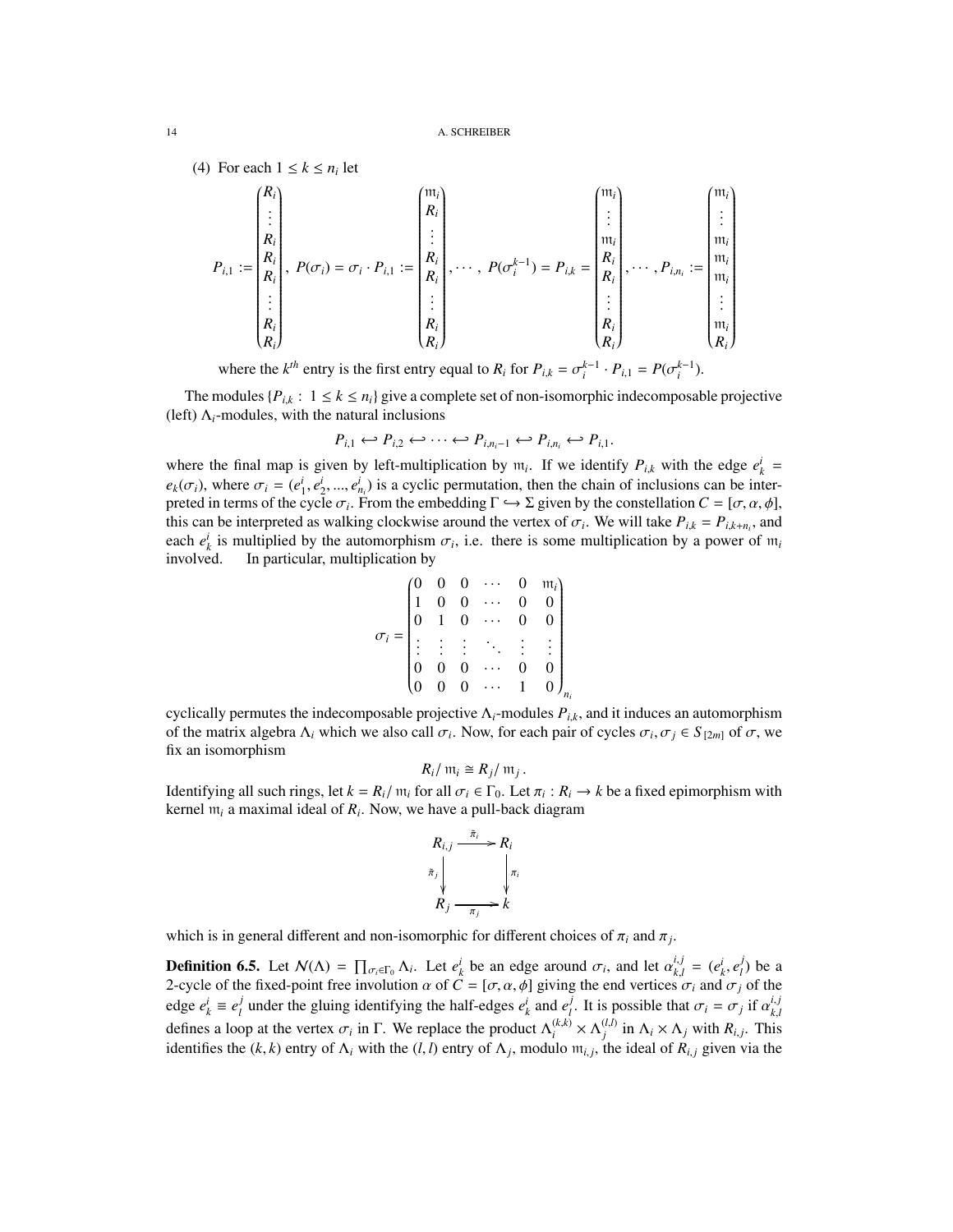pullback of  $m_i$  and  $m_j$ . Doing this for all edges of Γ, we get the **Dessin Order**  $\Lambda := \Lambda(C) = \Lambda(\Gamma)$ associated to the constellation *C*, or equivalently to the embedded graph  $\Gamma \hookrightarrow \Sigma$ . We will call the hereditary order  $\prod_{\sigma_i} \Lambda_i$  the (noncommutative)**normalization** of the dessin order order  $\Lambda$ .

The indecomposable projective Λ-modules are in bijection with the 2-cycles  $(e_k^i, e_l^j)$ <br>  $\in S_{\ge 0}$  for the constellation  $C = [x, \alpha, \phi]$ . Equivalently, the indecomposable projection  $\alpha_{k,l}^{j}$ , of cives are in *k* if the indecomposable projective *A* modules are in original with the *z* cycles  $(e_k, e_l) = a_{k,l}$ , or  $\alpha \in S_{2m}$  for the constellation  $C = [\sigma, \alpha, \phi]$ . Equivalently, the indecomposable projectives are in higher projectiv bijection with the edges  $\Gamma_1$ . We label them as  $P_e$  for  $\alpha_{k,l}^{i,j}$  $k,l = e = (e_k^i, e_l^j)$  $l_l^j$ )  $\in \Gamma_1$  attached to the vertices  $\sigma_i$  and  $\sigma_j$ .

## 7. Affine Grassmannians and Affine Flag Varieties

<span id="page-14-0"></span>In this section, we take follow Magyar [\[Magyar\]](#page-25-3) and  $[F]$  to give the setup and definitions of affine Grassmannians and affine Flag Varieties. Let  $\mathbb{F} = \mathbb{C}((x))$  be the field of formal Laurent series, and  $R = \mathbb{C}[[x]]$  the completion of the polynomial ring  $\mathbb{C}[x]$  (i.e. formal Taylor series) with respect to  $m = (x)$ . Since we will work with *formal* power series and *formal* Laurent series, we are allowing infinite sums, and evaluation at  $x = 0$  in general is the only evaluation allowed. Moreover, we define the formal disk to be

$$
D^{\times} = \text{Spec } \mathbb{C}((x))
$$

Let  $GL_n(\mathbb{F}) = G(x)$ , be the group of invertible matrices over  $\mathbb{C}((x))$ , i.e. the **loop group**. Define a topology on  $GL_n(\mathbb{F})$  by letting the base open neighborhoods of  $id \in GL_n(\mathbb{F})$  to be given by congruence subgroups  $K_N$ , for  $N \in \mathbb{Z}_{\geq 0}$ . In particular, we take

$$
G_j := \{ g \in G : \text{ ord} \det(g) = j \}
$$

where  $\textbf{ord}(f)$  for  $f = \sum_{i > N} a_i x^i \in \mathbb{C}((x))$  is the smallest *N* such that  $a_N \neq 0$ . In particular, the selection of  $f$  and  $f$  and  $f$  and  $f$  and  $f$  and  $f$  and  $f$  and  $f$  and  $f$  and  $f$  and  $f$  and  $f$  and  $f$ elements in F are only allowed to have finitely many negative terms, so that we do not get "*poles*" of infinite order. Then we have the decomposition

$$
\mathbf{GL}_n(\mathbb{F})=\amalg_{j\in\mathbb{Z}}G_j
$$

Taking  $\sigma \in G_1$  we have  $\sigma^j \cdot G_0 = G_0 \cdot \sigma^j = G_j$ .

**Definition 7.1.** Next, let *V* be a vector space over  $\mathbb{F} = \mathbb{C}((x))$ . If  $V = \mathbb{F}^n$  then of course *V* is finite dimensional over  $\mathbb{F}$ . The group  $GL_n(\mathbb{F})$  acts on *V*. In particular, taking  $\{e_1, ..., e_n\}$  to be the standard basis (over F), for any  $r \in \mathbb{Z}$  define

 $e_{i+rn} = x^r \cdot e_i$ This gives a C-basis  $\{v_i\}_{i \in \mathbb{Z}} = \{x^r \cdot e_i\}_{r \in \mathbb{Z}}^{i=1,\dots,n}$  of *V*. So we may take

$$
\Lambda = Rv_1 \oplus Rv_2 \oplus \cdots \oplus Rv_n
$$

to be the *R*-submodule in *V* spanned by some F-basis  $\{v_1, ..., v_n\}$  of *V* from  $\{v_i\}_{i \in \mathbb{Z}}$ . This gives

$$
\Lambda = \mathbf{span}_{\mathbb{C}} \langle x^{r_i} \cdot e_i \rangle_{r \geq 0}^{i=1,\dots,n}
$$

and this gives Λ an *R*-*lattice structure*.

**Remark 7.2.** Here we are allowing infinite linear combinations over  $\mathbb{C}$  of vectors  $e_{i+m} = x^r \cdot e_i$ , but with coefficients in F, Λ is a *finite* F*-dimensional vector space*. It is obviously a *finitely generated projective module over R* and it is therefore an *R*-lattice.

Recall 7.3. An *R*-Order Λ in a C-algebra *A* is a unital subring of *A* such that

- (1)  $\mathbb{F}\Lambda = A$ , and
- (2) Λ is finitely generated as an *R*-module.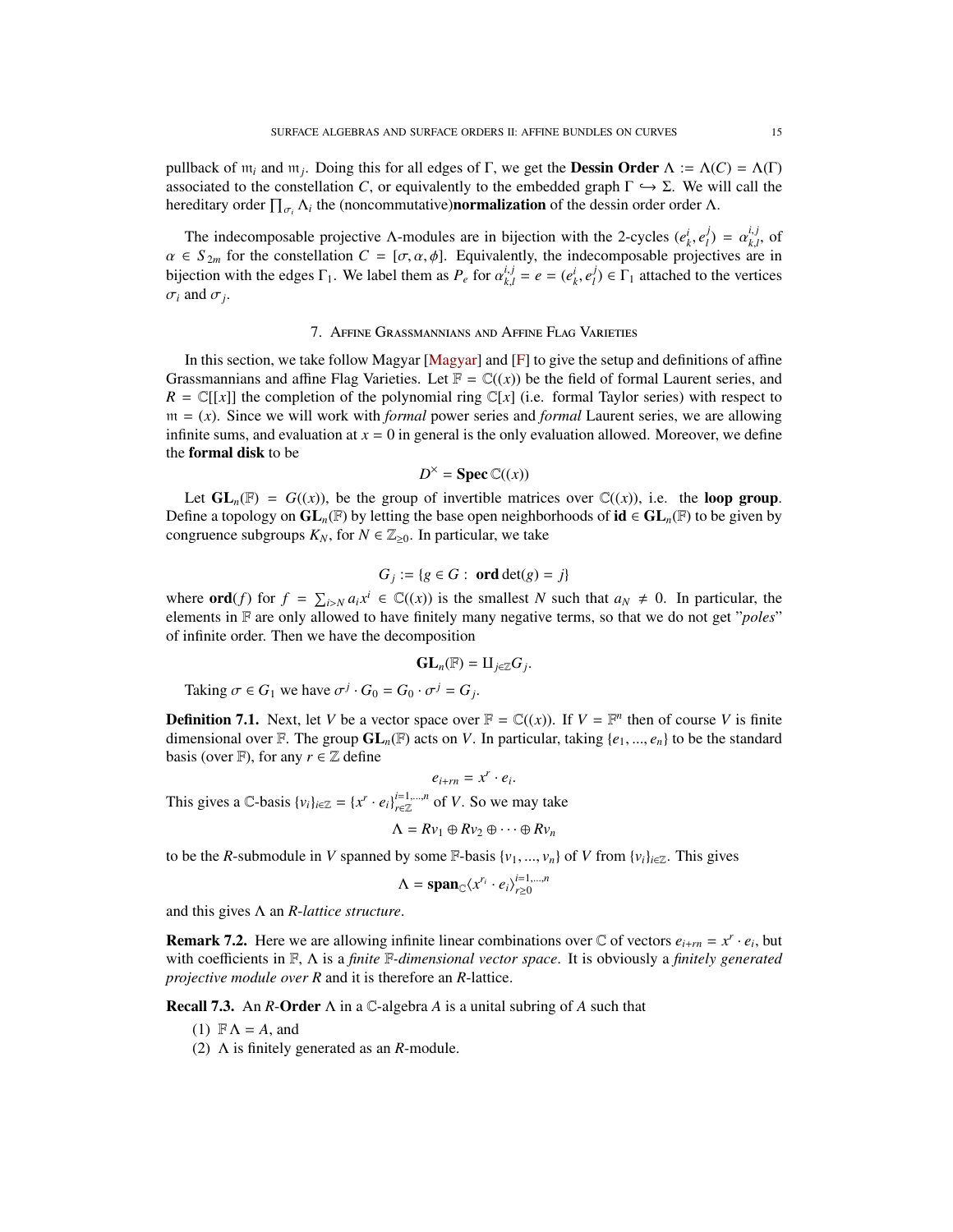For example,

$$
\Lambda = \begin{pmatrix} R & \text{m} \\ R & R \end{pmatrix} \subset \mathbf{Mat}_{2 \times 2}(\mathbb{F}) = \mathbb{F} \otimes_{\mathbb{C}} \mathbf{Mat}_{2 \times 2}(\mathbb{C}) \subset \mathbf{Mat}_{2 \times 2}(R) = R \otimes_{\mathbb{C}} \mathbf{Mat}_{2 \times 2}(\mathbb{C}).
$$

is an *R*-order in the C-algebra  $A = Mat_{2 \times 2}(\mathbb{F})$ .

Now, let  $\{e_i\}_{i=1}^n$  be the standard  $\mathbb{F}$ -basis. Define  $\sigma \cdot e_i = e_{i+1}$  to be the **shift operator** given by the trix matrix

$$
\sigma = \begin{pmatrix}\n0 & 0 & 0 & \cdots & 0 & x \\
1 & 0 & 0 & \cdots & 0 & 0 \\
0 & 1 & 0 & \cdots & 0 & 0 \\
\vdots & \vdots & \vdots & \ddots & \vdots & \vdots \\
0 & 0 & 0 & \cdots & 1 & 0\n\end{pmatrix}
$$

**Definition 7.4.** We define the **affine Grassmannian**  $Gr(V)$  to be the space of all *R*-lattices in *V*. To be formal, we can let *M* be an *R*-module with an ordered set  $m_1, ..., m_k \in M$ . Define an equivalence relation

$$
(M; m_1, ..., m_k) \sim (M'; m'_1, ..., m'_k)
$$

 $(M; m_1, ..., m_k) \sim (M'; m'_1, ..., m'_k)$ <br>if and only if there is an isomorphism  $f : M \to M'$  such that  $f(m_i) = m'_i$ . Define the **Grassmanian functor**, denoted  $\text{Gr}(r, k)$ , to be the functor from the category of rings to the category of sets which assigns to a *k*-algebra *R*

$$
\left\{\begin{matrix} (M;m_1,...,m_k),\ {\bf rank}(M){=}r,\\ M{=}R\langle m_1,...,m_k\rangle\end{matrix}\right\}\Bigg/\sim
$$

and to each ring homomorphism  $f : R \to S$  it assigns a set map

$$
[M; , m_1, ..., m_k] \mapsto [M \otimes_R S; m_1 \otimes 1, ..., m_k \otimes 1],
$$

where  $[M; m_1, ..., m_k]$  denotes the equivalence classes of locally free *R*-modules. We will call the lattice lattice

$$
E_{\bullet} = Re_1 \oplus Re_2 \oplus \cdots Re_n = E_1 \oplus E_2 \oplus \cdots \oplus E_n
$$

the **standard lattice**. The action of  $\sigma_x$  gives  $E_i \mapsto E_{i+1}$  and so  $\sigma_x^r \cdot E_i = E_{i+m}$ .<br>Taking

Taking

$$
E_{\bullet}(0) = \text{span}_{R} \langle e_1, ..., e_n \rangle
$$

to be the standard lattice, then a  $\mathbb{C}$ -basis for  $E_{\bullet}(0)$  is

$$
\mathrm{span}_{\mathbb{C}}\{\sigma_x^i e_1, \sigma_x^i e_2, \dots, \sigma_x^i e_n\}_{i\geq 0}
$$

as before, and define

$$
E_{\bullet}(i, j) = \mathrm{span}_{R} \{ \sigma_x^{i} \cdot e_j, \sigma_x^{i} \cdot e_{j+1}, ..., \sigma_x^{i} \cdot e_{j+n-1} \}
$$

One might think of this as first some *"rotation"* of the basis, where *"wrapping around"* back to *e*<sup>1</sup> induces multiplication by *x*, followed by an application of  $\sigma_x^i$  which *"shifts"* every C-degree by *i*.<br>In particular, if we have the *R*-lattice *F* (*i*, *i*) its basis over C is **span**-le-bs, taking the convention In particular, if we have the *R*-lattice  $E_{\bullet}(i, j)$  its basis over  $\mathbb{C}$  is  $\text{span}_{\mathbb{C}}\{e_i\}_{i \geq j}$  taking the convention  $\mathbb{C}^i$ .  $E_i = E_{i,i} = \text{span}_{\mathbb{C}}\{e_i\}$  $i_x$  ·  $E_j = E_{j+in} = \text{span}_R x^i e_j$ .

We would like to understand the stabilizer of  $E_{\bullet}(i, j)$ .

If  $P_0 := GL_n(R) \subseteq GL_n(\mathbb{F})$ , is the subgroup of matrices over  $R = \mathbb{C}[[x]]$  with ord(det(*g*)) = 0, then we have  $Gr(V) \cong GL_n(\mathbb{F})/P_0$  as  $P_0$  stabilizes

$$
E_{\bullet}(0) = \text{span}_{R}\{e_1, ..., e_n\} = \text{span}_{\mathbb{C}}\{x^r \cdot e_1, ..., x^r \cdot e_n\}_{n \ge 0}
$$

The connected components of Gr(*V*) are

$$
\mathrm{Gr}_j(V) = G_0 \cdot E_{\bullet}(j) = G_j \cdot E_{\bullet}(0) \cong G_j/P_0
$$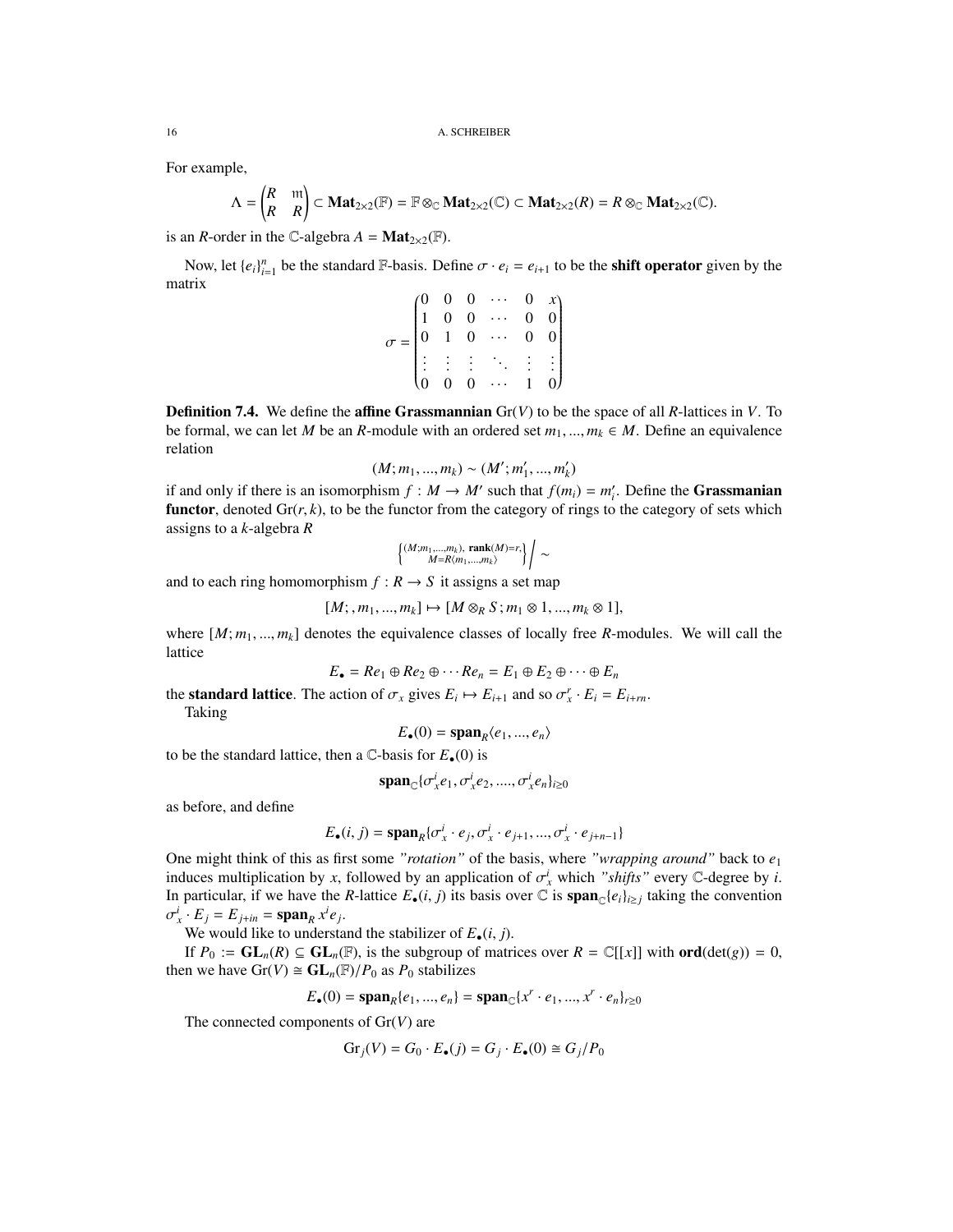The **complete affine flag variety**,  $\mathbf{F}(\mathbf{V})$  is the space of all flags of *R*-lattices

$$
\Lambda_{\bullet} = \Lambda_1 \subset \Lambda_2 \subset \cdots \subset \Lambda_n
$$

with  $x \cdot \Lambda_i \subset \Lambda_{i+1}$ .

Now, we have the following diagram

$$
\mathbb{F} = \mathbb{C}((x))
$$
\n
$$
\uparrow \subseteq
$$
\n
$$
R = \mathbb{C}[[x]] \xrightarrow{f(x) \mapsto f(0)} \mathbb{C} = \mathbb{C}[[x]]/(x)
$$

which gives the diagram

$$
G = GL_n(\mathbb{F})
$$
  

$$
P_0 = GL_n(R) \xrightarrow{\pi} GL_n(\mathbb{C})
$$
  

$$
\uparrow \subset \qquad \qquad \downarrow
$$
  

$$
B_+ = \pi^{-1}(B(\mathbb{C})) \xrightarrow{\pi} B(\mathbb{C})_+
$$

where  $B(\mathbb{C})_+$  is a **Borel subgroup** of *upper triangular matrices* in  $GL_n(\mathbb{C})$ . The subgroup  $B_+$  is generally called the **Iwahara subgroup** of  $G = GL_n(\mathbb{F})$ . We then have that the **flag variety** can be realized as

$$
\operatorname{GL}_n(\mathbb{C})/B(\mathbb{C})_+
$$

and the affine flag variety can be realized as

$$
G/B = \mathbf{GL}_n(\mathbb{F})/B_+
$$

and then  $G/P_0 = GL_n(\mathbb{F})/ GL_n(R)$  is as before, the affine Grassmannian (sometimes also called the loop Grassmannian). We have that  $\dim_F(\Lambda_j/\Lambda_{j+1}) = 1$  for lattices in the complete affine flag variety.

Now, we have that the affine flag variety

$$
\mathbf{Fl}(V) \cong G/B = \mathbf{GL}_n(\mathbb{F})/B_+
$$

has connected components

$$
\mathbf{Fl}_j(V) = G_j \cdot E_{\bullet}(0) = G_0 \cdot E_{\bullet}(j) \cong G_j/B_+
$$

In particular, if we define

$$
\Lambda_{\bullet}(0) = E_1 \subset (E_1 \oplus E_2) \subset \cdots \subset \left(\bigoplus_{i=1}^n E_i\right)
$$

to be the standard flag, we can take

$$
\Lambda_{\bullet}(i,j) = x^{i} \cdot E_{j} \subset x^{i} \left( E_{j} \oplus E_{j+1} \right) \subset \cdots \subset x^{i} \left( \bigoplus_{k=j}^{j+n-1} E_{k} \right)
$$

The stabilizer of  $\Lambda_{\bullet}(i, j)$  is the subgroup of matrices

$$
B(j)_{+} = \{A \in \mathbf{GL}_n(R) : \deg(a_{p,q}) > j \,\forall p < q
$$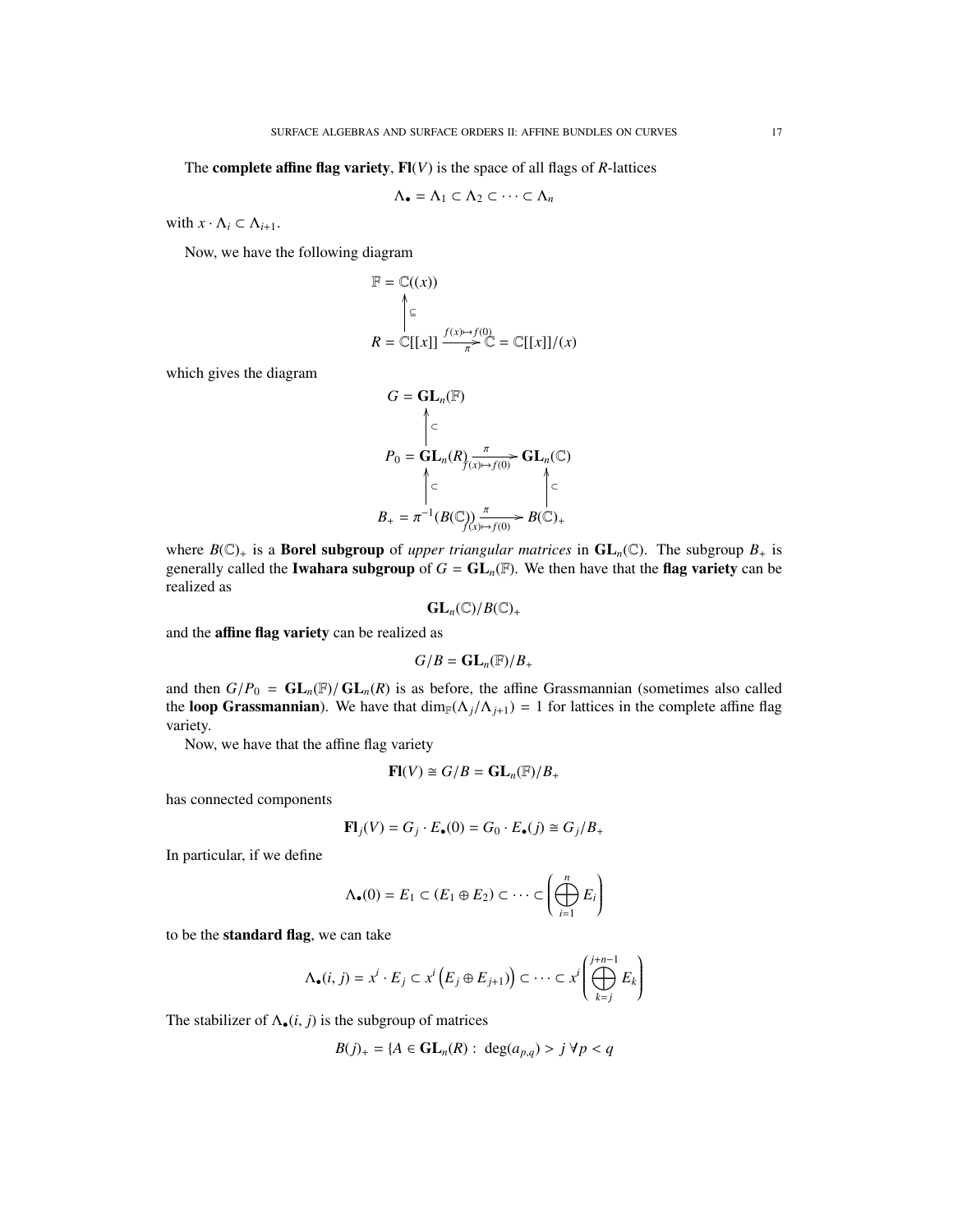So for example  $B(r)$  would be

$$
\begin{pmatrix} x^r \mathbb{C}[[x]] & x^r \mathbb{C}[[x]] & \cdots & x^r \mathbb{C}[[x]] \\ \mathbb{C}[[x]] & \mathbb{C}[[x]] & \cdots & x^r \mathbb{C}[[x]] \\ \vdots & \vdots & \ddots & \vdots \\ \mathbb{C}[[x]] & \mathbb{C}[[x]] & \cdots & \mathbb{C}[[x]] \end{pmatrix}
$$

gives lower triangular matrices over  $R/(x^r)$ . Moreover, if we let  $(x) = m$ , in our earlier notation  $R(1)$  is  $B(1)_+$  is

| $(R_i)$ | $m_i$ |                                         |                      | $m_i$ | $m_i$         |  |
|---------|-------|-----------------------------------------|----------------------|-------|---------------|--|
| $R_i$   | $R_i$ | $\frac{\mathfrak{m}_i}{\mathfrak{m}_i}$ |                      | $m_i$ | $m_i$         |  |
| $R_i$   |       | $R_i$ $R_i$ $\cdots$                    |                      | $m_i$ | $m_i$         |  |
|         |       |                                         |                      |       |               |  |
|         |       |                                         |                      |       |               |  |
| $R_i$   | $R_i$ | $R_i$                                   |                      | $R_i$ | $m_i$         |  |
| $R_i$   |       |                                         | $R_i$ $R_i$ $\cdots$ | $R_i$ | $R_i)_{n(i)}$ |  |

and if we take its Lie algebra it is of the same form. This Lie algebra can be identified with  $\Lambda_{\bullet}(1)$ . We have  $\mathbf{Fl}(V) \cong \mathbf{GL}_n(R)/B$ .

## 8. The Affine Weyl Groups

<span id="page-17-0"></span>Let  $G((x)) = GL_n(\mathbb{F})$  be the loop group with  $\mathbb{F} = \mathbb{C}((x))$ , and let  $GL_n(\mathbb{C})$  be the usual group of invertible matrices over  $\mathbb C$ . Let  $\mathfrak g = \mathfrak{gl}_n(\mathbb C)$  be its Lie algebra. Take the **loop algebra** 

$$
\mathfrak{g}((x)) = \mathfrak{gl}_n(\mathbb{C}) \otimes_{\mathbb{C}} \mathbb{C}((x))
$$

As in the description of the Gel'fand-Ponomarev Algebra in Section [2,](#page-3-0) we may take the Fourier transform of  $g((x))$  to get the group

$$
\mathfrak{gl}_n(\mathbb{C})\otimes_{\mathbb{C}}S^1
$$

via

$$
g \otimes_{\mathbb{C}} x^n \mapsto g \otimes_{\mathbb{C}} e^{-in \sigma_x}
$$

for  $\sigma_x \in [0, 2\pi]$ .

The Weyl group of  $GL_n(\mathbb{C})$  is of course the symmetric group  $W = S_n$ . We would like to define the Weyl group for  $G((x))$  now. First, let  $S_\infty$  ( $n \ge 2$ ) to be all bijections  $s : \mathbb{Z} \to \mathbb{Z}$ . Let  $\sigma(i) = i + 1$ be the shift operator on  $\mathbb{Z}$ . So,  $\sigma^n(i) = i + n$ . As in [\[BB\]](#page-25-4), define the subgroup  $\tilde{S}_n \subset S_\infty$  to be the subgroup such that subgroup such that

<span id="page-17-1"></span>(1) elements  $\tilde{s} \in \tilde{S}_n$  satisfy  $\tilde{s}(r+n) = \tilde{s}(r) + n$  for all  $r \in \mathbb{Z}$ . In other words  $\tilde{s}$  commutes with  $\sigma^n$ .<br>(2)  $\sum_{n=1}^{n} \tilde{s}(n) = {n+1 \choose 2}$ (2)  $\sum_{r=1}^{n} \tilde{s}(r) = \binom{n+1}{2}$ .

The elements  $\tilde{s}$  of the group  $\tilde{S}_n$  are completely determined by their values on [*n*] in the following way. Let

$$
\begin{pmatrix} 1 & 2 & \cdots & n \\ \tilde{s}(1) & \tilde{s}(2) & \cdots & \tilde{s}(n) \end{pmatrix} = [a_1, a_2, ..., a_n]
$$

be represented by the *n*-tuple  $[a_1, a_2, ..., a_n] \in \mathbb{Z}^n$ , where  $a_i = \tilde{s}(i) \in \mathbb{Z}$  for  $i = 1, ..., n$ . We follow the reminology of *[RRI and call this the window for s*, or s in the **window notation**. As generators we terminology of [\[BB\]](#page-25-4) and call this the window for *s*, or *s* in the window notation. As generators we may take

$$
\tilde{s}_i = [1, 2, ..., i - 1, i + 1, i, i + 2, ..., n]
$$

which can be uniquely identified with the usual generator  $s_i = (i, i + 1)$  of  $S_n$ , given by the simple reflection and corresponding to the *i*<sup>th</sup>-vertex of the *A*. Coveter graph reflection and corresponding to the  $i<sup>th</sup>$ -vertex of the  $A<sub>n</sub>$  Coxeter graph

$$
\bullet_1 \longrightarrow \bullet_2 \longrightarrow \cdots \qquad \bullet_{i-1} \longrightarrow \bullet_i \longrightarrow \bullet_{i+1} \longrightarrow \cdots \qquad \bullet_{n-2} \longrightarrow \bullet_{n-1}
$$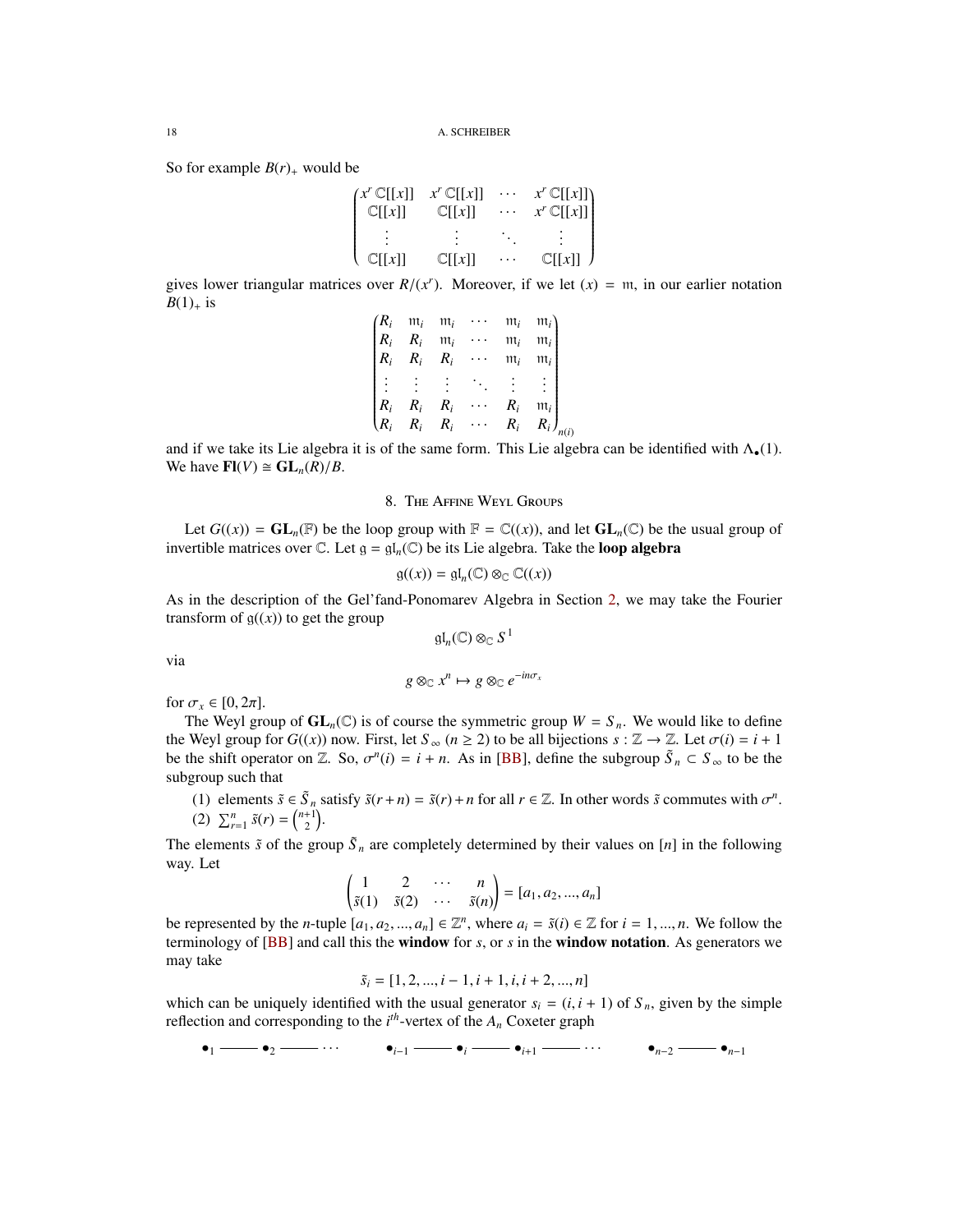We may think of  $\tilde{s}_i \in \tilde{S}_n$  as the "*affine version*" of  $S_n$ , given by looking through the " $\mathbb{Z}/n\mathbb{Z} \times \mathbb{Z}/n\mathbb{Z}$ "<br>windows" of  $\mathbb{Z} \times \mathbb{Z}$ . The only difference that would be prudent to point out is th windows" of  $\mathbb{Z} \times \mathbb{Z}$ . The only difference that would be prudent to point out is that this means

$$
\tilde{s}_n = [0, 2, 3, ..., n-1, n+1].
$$

In Magyar's setup, this is explained as follows. Take some  $a = [a_1, ..., a_n] \in \mathbb{Z}^n$ , and define

$$
\tau^{a}(i) = \tau^{[a_1,...,a_n]}(i) = i + na = i + n[a_1, ..., a_n] \in \mathbb{Z},
$$

where we take  $i \in \mathbb{Z}/n\mathbb{Z}$ . Then for all  $\tilde{s} \in \tilde{S}_n$  we can write  $\tilde{s} = s\tau^{[a_1,\dots,a_n]}$ , where  $s \in S_n$ . This gives a semi-direct product structure on  $\tilde{S}$  via the embeddings a semi-direct product structure on  $\tilde{S}_n$  via the embeddings



and  $\tilde{S}_n = S_n \rtimes \mathbb{Z}^n$ . Let  $V = \mathbb{F}^n$  have  $\mathbb{F}$ -basis  $\{e_1, ..., e_n\}$ , and let  $\tilde{s} \in \tilde{S}_n$  act by  $\tilde{s} \cdot e_j = e_{\tilde{s}(j)}$ . Now, as we have already mentioned we may think of the action of  $\tilde{S}$ , or  $\mathbb{Z}$ have already mentioned, we may think of the action of  $\tilde{S}_n$  on  $\mathbb Z$  as restricting to an action on  $\mathbb Z/n\mathbb Z$ .<br>But what is more elucidating (and fascinating) is that we can view this as an action on the points But, what is more elucidating (and fascinating) is that we can view this as an action on the points *e* <sup>2</sup>π*ik*/*<sup>n</sup>* ∈ *S* <sup>1</sup> via the *wiring diagrams* of Bernstein, Fomin, and Zelevinsky [\[BFZ\]](#page-25-13). Their construction is to think of the points

$$
(p, e^{2\pi i k/n}) \in [0, 1] \times S^1
$$

where for  $p = 0$ , we can label the discrete subset  $(0, e^{2\pi i k/n}) = (0, k) \in [0, 1] \times \mathbb{Z}/n\mathbb{Z}$ . Next, choosing some  $a = [a, a] \in \mathbb{Z}^n$  we man  $k \mapsto s(k)$  but the path  $\chi \in [0, 1] \times S^1$  which connects some  $a = [a_1, a_2, \dots, a_n] \in \mathbb{Z}^n$ , we map  $k \mapsto s(k)$ , but the path  $\gamma_s \subset [0, 1] \times S^1$ , which connects  $k \mapsto s(k)$  wrans around the cylinder *a<sub>i</sub>* times. The picture we should in mind is Figure 8:  $k \rightarrow s(k)$ , wraps around the cylinder  $a_k$  times. The picture we should in mind is Figure [8:](#page-17-1)



This gives a picture of an affine permutation  $\tilde{s} = s\tau^{[a_1,a_2,a_3,a_4]}$ , where  $s(1) = 3$  and  $a_1 = 1$ . This might be a little confusing, so we should take a moment to think about this. The integer  $a_i$  is telling us to wrap completely around the circle  $S_1$ ,  $a_i$  times, then apply  $s \in S_n$ . If  $a_i < 0$ , then we move<br>in the *counterclockwise* direction (following our conventions) and if  $a_i > 0$ , then we should wrap in the *counterclockwise* direction (following our conventions), and if  $a_i > 0$ , then we should wrap around *clockwise a<sub>i</sub>* full rotations (through an angle of  $a_i \cdot 2\pi$ ). This of course can be thought of as you guessed it **complex multiplication**! In particular, we multiply the point we have labeled as, you guessed it, complex multiplication! In particular, we multiply the point we have labeled  $"k = e^{2\pi i k/n}"$ 

$$
e^{2\pi i k/n} \mapsto e^{2\pi i s(k) - k/n} e^{2\pi i a_i} e^{2\pi i k/n}
$$

in terms of permutations of  $\mathbb{Z}/n\mathbb{Z}$ , we can think of this as

$$
k \otimes_{\mathbb{C}} x^r \mapsto x^{a_i} (k \otimes_{\mathbb{C}} x^r)
$$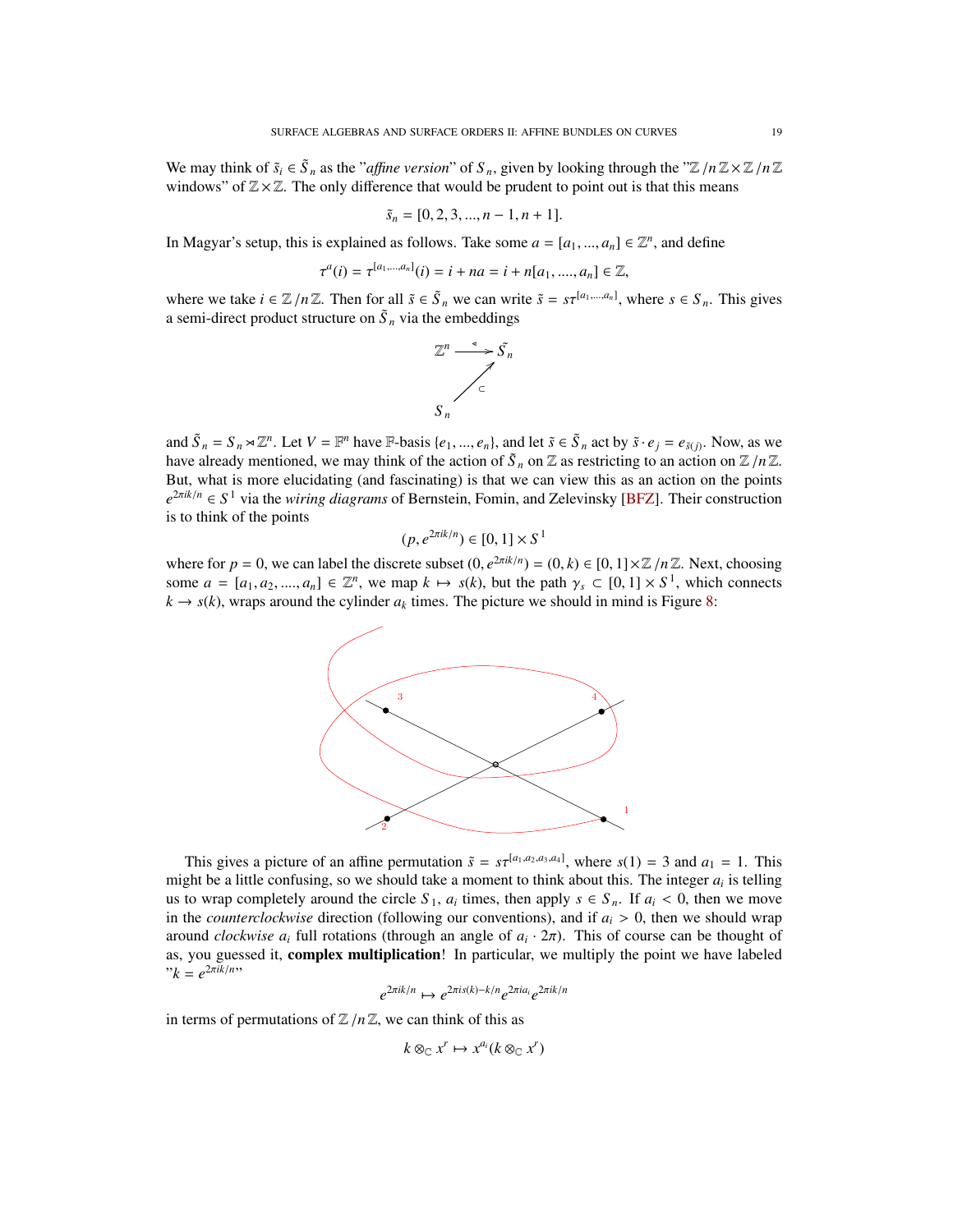which of course is an element of

$$
\mathbb{Z}/n\mathbb{Z}\otimes_{\mathbb{C}}\mathbb{C}((x))\subset S^1\otimes_{\mathbb{C}}\mathbb{C}((x)).
$$

Intuitively, as is suggested by the picture, one should think of this red loop around a cylinder corresponding to permutations  $\tilde{s} \in \tilde{S}_n$ , as "*living over the vertex*"  $x_j$  of a cellularly embedded graph in a Riemann surface *X*. Or, better, as a puncture or ramification point  $x_j$  for some covering  $p : X \to Y$ . Moreover, we should think of  $\sigma_x \in \tilde{S}_n$ , the cyclic permutation of the monodromy group obtained<br>from the constellations  $C = [\sigma, \alpha, \phi]$  as being the lift of a cycle of  $\sigma$  to an affine permutation via the from the constellations  $C = [\sigma, \alpha, \phi]$ , as being the lift of a cycle of  $\sigma$  to an affine permutation via the map of

$$
S_n \to \tilde{S}_n.
$$

**Recall 8.1.** The cyclic permutation  $\sigma_i$  was identified with the matrix

$$
\sigma_j = \begin{pmatrix}\n0 & 0 & 0 & \cdots & 0 & x_j \\
1 & 0 & 0 & \cdots & 0 & 0 \\
0 & 1 & 0 & \cdots & 0 & 0 \\
\vdots & \vdots & \vdots & \ddots & \vdots & \vdots \\
0 & 0 & 0 & \cdots & 0 & 0 \\
0 & 0 & 0 & \cdots & 1 & 0\n\end{pmatrix}_{n_i}
$$

Now we're cooking with gas. One more combinatorial/geometric/group theoretic realization of coverings of Riemann surfaces to add to our collection. Now, suppose we think of these loops given by elements  $\tilde{s} \in \tilde{S}_n$  in the affine Weyl group. The Coxeter diagram of  $\tilde{S}_n$  is



and as one often does, we can think of this as an unoriented version of the cyclic quiver with  $n - 1$  vertices corresponding to the vertex  $x_j$  (where we have a puncture or ramification point) and the cyclic permutation  $\sigma_j$ . It is well known for the usual  $A_n$  case for  $\mathfrak{gl}_n(\mathbb{C})$  with Weyl group  $S_n \subset GL_n(\mathbb{C})$ , that the **indecomposable representations** of, say, the equioriented quiver<sup>[12](#page-19-0)</sup>

 $\bullet_1 \rightarrow \bullet_2 \rightarrow \cdots \rightarrow \bullet_{n-1}$ 

correspond to the **positive roots** of the Lie algebra  $\mathfrak{gl}_n(\mathbb{C})$ . A similar thing happens when we look at roots of  $\mathfrak{gl}_n(\mathbb{F})$ , but we can also treat  $\mathfrak{gl}_n(\mathbb{F})$  as a  $\mathbb C$  algebra. In Section ??, the finite  $\mathbb C$ -dimensional indecomposable representations will be identified with certain affine Schubert varieties following [\[Magyar\]](#page-25-3).

<span id="page-19-0"></span><sup>&</sup>lt;sup>12</sup>One can choose various orderings on the roots which corresponds to different orientations of the  $A_n$  quiver, but this is not currently needed.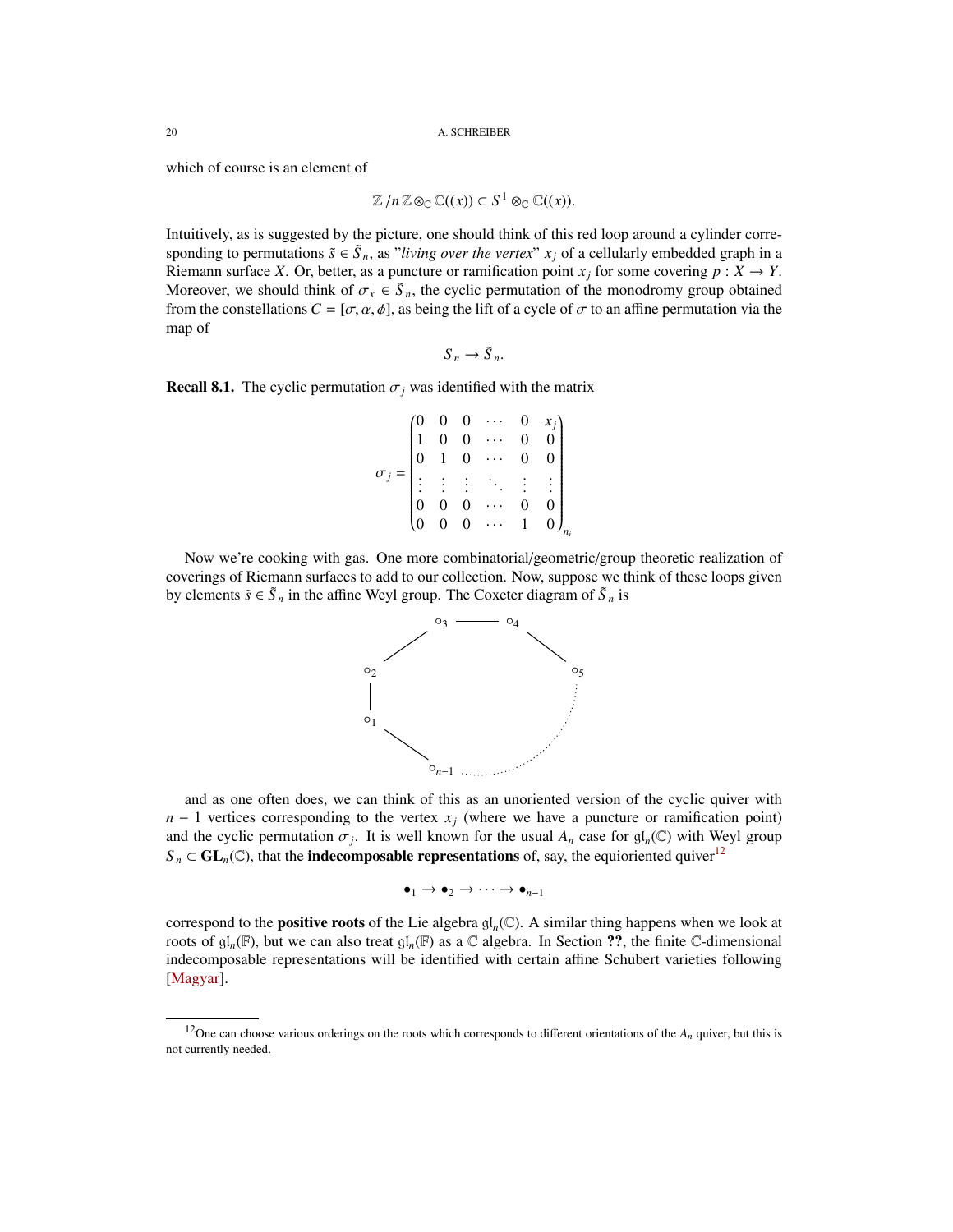#### 9. Fibre-Products of Affine Grassmannians and Affine Flags

<span id="page-20-0"></span>In this section we will try to understand how the pullback of loop algebras gives a fibre product of affine Grassmannians and Affine Flag Varieties. So, Suppose we have a nontrivial morphism of compact Riemann surfaces (which is necessarily a covering)

$$
p:X\to Y
$$

Let  $\{x_1, x_2, \ldots, x_t\}$  be the ramification points. Now, to each  $x_i$  we associate a disk

$$
\mathbb{D}_i = \mathbb{D}_{x_i} = \text{Spec } \mathbb{C}((x_i)) = \text{Spec } R_i
$$

or a punctured disk if we are thinking of the *x<sup>i</sup>* as punctures,

$$
\mathbb{D}_{i}^{\times} = \mathbb{D}_{x_{i}}^{\times} = \text{Spec } \mathbb{C}((x_{i})) = \text{Spec } \mathbb{F}_{i}
$$

Now, let  $d_i$  be the ramification index at  $x_i$ . Then we think of this as a vertex with  $d_i$  half edges, and to it we associate the cyclic quiver  $Q_i = Q_{x_i}$ , with  $d_i$  arrows (and vertices). Next we associate the matrix algebras

$$
M(\mathbb{F}_i) := \mathbf{Mat}_{d_i \times d_i}(\mathbb{F}_i) \supset \mathbf{Mat}_{d_i \times d_i}(R_i) = M(R_i)
$$

and inside of these, we take the Borel surface algebras to be the Lie algebras of

$$
B_{-}(\mathbb{F}_i) \supset B_{-}(R_i)
$$

which are all of the form

$$
\mathfrak{b}((x_i))_{-} \supset \mathfrak{b}[[x_i]]_{-}
$$

and are exactly the surface orders we constructed and are the completions of the hereditary path algebras in the normalization of the surface algebra. Next, using the construction of *surface algebras and surface orders*, we take the pullback, and glue diagonal entries of the  $M(\mathbb{F}_i)$  using the data  $C =$ [ $\sigma$ ,  $\alpha$ ,  $\phi$ ]. Now, over each  $D_i$  we have the obvious bundles given by the matrix algebras **Mat**<sub>*d*</sub>*xd*<sub>*i*</sub>( $F_i$ ). This gives us the following trivial bundle, with the various subbundles associated to the matri This gives us the following trivial bundle, with the various subbundles associated to the matrix subalgebras of  $M(\mathbb{F}_i)$  and  $M(R_i)$ .

$$
\mathcal{M}(X) := \left(\prod_{i=1}^t M(\mathbb{F}_i)\right) \otimes_{\mathbb{C}} O(X)
$$

where  $O(X)$  is the structure sheaf of the curve *X*. Now, the pullback which we used to define the *surface orders* defines a subbundle of the trivial bundle, The bundles given by the Borel subalgebras  $b_i((x))$  give a subbundle of the trivial bundle given by their product

$$
\mathcal{B}(X) := \left(\prod_{i=1}^t \mathfrak{b}((x_i))\right) \otimes_{\mathbb{C}} O(X)
$$

We also get the corresponding quotient bundles. Now, when we glue the diagonals of the various matrix algebras over the various disks/punctured disks, we are essentially performing the construction explained in the section on the Gel'fand-Ponomarev Algebra, namely,

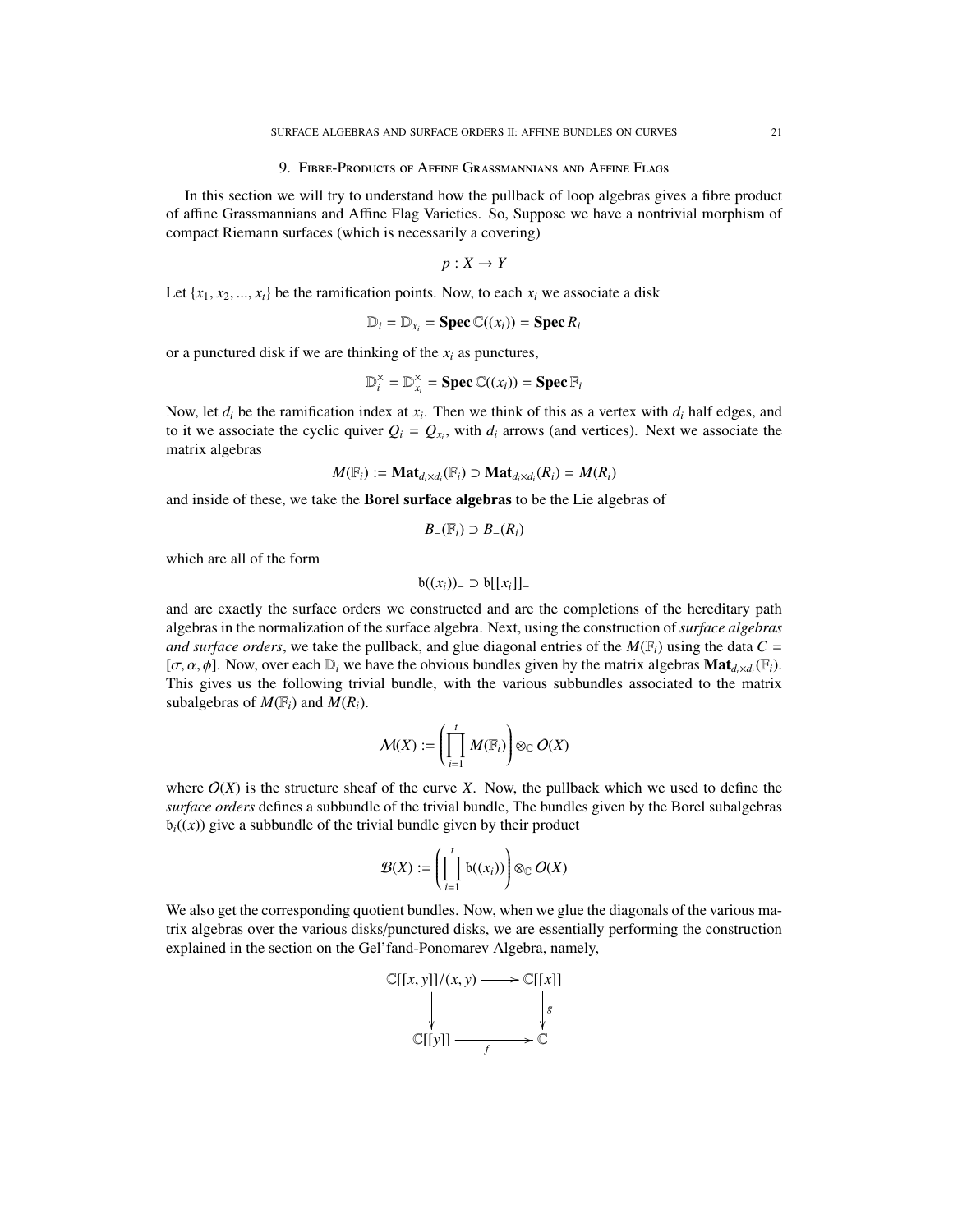### 22 A. SCHREIBER

In this construction, we are working over  $\mathbb{P}_{\mathbb{C}}^1$ , where we defined the "trivial dessin" to be the real segment [0, 1], and treated  $\{0, 1\}$  as punctures in order to get the fundamental group  $\mathfrak{F}_2$ , and the complete path algebra of the surface order complete path algebra of the surface order

$$
\mathbb{C} \mathfrak{F}_2 / \langle xy, yx \rangle = \mathbb{C} \langle \langle x, y \rangle \rangle / \langle xy, yx \rangle \cong \mathbb{C}[[x, y]] / (xy)
$$

which we showed was isomorphic to the group algebra of the free group on two generators. Since we are working in  $X = \mathbb{P}^1_{\mathbb{C}}$  −{0, 1} with punctures, we took the completions, and so we are then choosing coordinates for the localization  $\widehat{O}(X)_x$  and  $\widehat{O}(X)_y$  in order to obtain isomorphisms  $\widehat{O}(X)_x \cong \mathbb{C}[[x]]$ and  $\widetilde{O}(X)_v \cong \mathbb{C}[[v]].$ 

But, remember, this gluing is happening at *every diagonal entry* of each matrix algebra over some puncture or ramification point. How should we interpret this? Remember, the surface algebras have nonzero cycles determined by the order of ramification at each *a<sup>i</sup>* , and the size of the matrices for the surface orders were also determined in this way. and over a diagonal entry of one matrix (equivalently over a vertex of the quiver of the suface algebra) one glues to another diagonal entry (or vertex). What does this mean? Well, we should be thinking in terms of root systems at this point, i.e. in terms of the Cartan subalgebra

$$
\mathfrak{h}[[x_i]] \subset \mathfrak{b}[[x_i]] \subset \mathfrak{g}[[x_i]] \subset \mathfrak{g}((x_i))
$$

in the hereditary order  $\mathfrak{b}[[x_i]]$ , in the normalization of the surface order, corresponding to that vertex. If we think of this in terms of quivers, this is gluing some idemptotents of the normalization of the surface algebra via some radical embedding sending each idempotent to a sum of two idempotents.

Now, gluing Cartan subalgebras  $\mathfrak{h}[[x_i]] \subset \mathfrak{h}((x_i))$ , means we are gluing root data for the corresponding Lie algebras  $g[[x_i]]$  and the loop algebras  $g((x_i))$ . We can think of choosing an ordering of the roots as choosing the permutations  $\sigma_{x_i}$  over each  $x_i$ .<br>So in particular, each algebra  $h[x_i]$   $\subset h((x_i))$  identified

So in particular, each algebra  $b[[x_i]] \subset b((x_i))$  identified to a vertex can be viewed as a product of affine flag varieties. Moreover, the representation theory of each individual loop algebra  $g((x_i))$  and  $g[[x_i]]$  is understood. Irreducible representations of  $GL_n(\mathbb{C})$  can be obtained using the Borel-Weil Theorem and taking sections of line bundles on the flag manifold. So at this point, we might want to try and do something similar for the affine loop algebras  $g((x_i))$  and  $g[[x_i]]$ . This is good, but not enough. We are after more! We want the description of the representations of the pullback algebra given by the construction of the surface orders so that we can understand the representations of the affine Kac-Moody Lie algebras  $\widehat{g_i}$ 

$$
\mathbb{C}\,1\to\widehat{\mathfrak{g}}_i\to\mathfrak{g}((x_i))
$$

Then, we would like to understand the pullback of all of the  $\widehat{g}_i$ .

### 10. Lusztig's Isomorphism for the Gel'fand Ponomarev Algebra

<span id="page-21-0"></span>Lusztig gave the following very useful construction. Take  $Mat_{n\times n}(\mathbb{C})$  to be the matrix algebra with the action of  $GL_n(\mathbb{C})$  by conjugation. Lusztig gave an equivariant algebraic isomorphism of the variety  $N \subset Mat_{n \times n}(\mathbb{C})$ , of **nilpotent matrices**, and the *opposite cell of a Schubert variety* in the *affine Grassmannian* Gr(V) = Gr( $\mathbb{F}^n$ ). The basic idea is to take any  $N \in \mathcal{N}$  to the "*semi-infinite*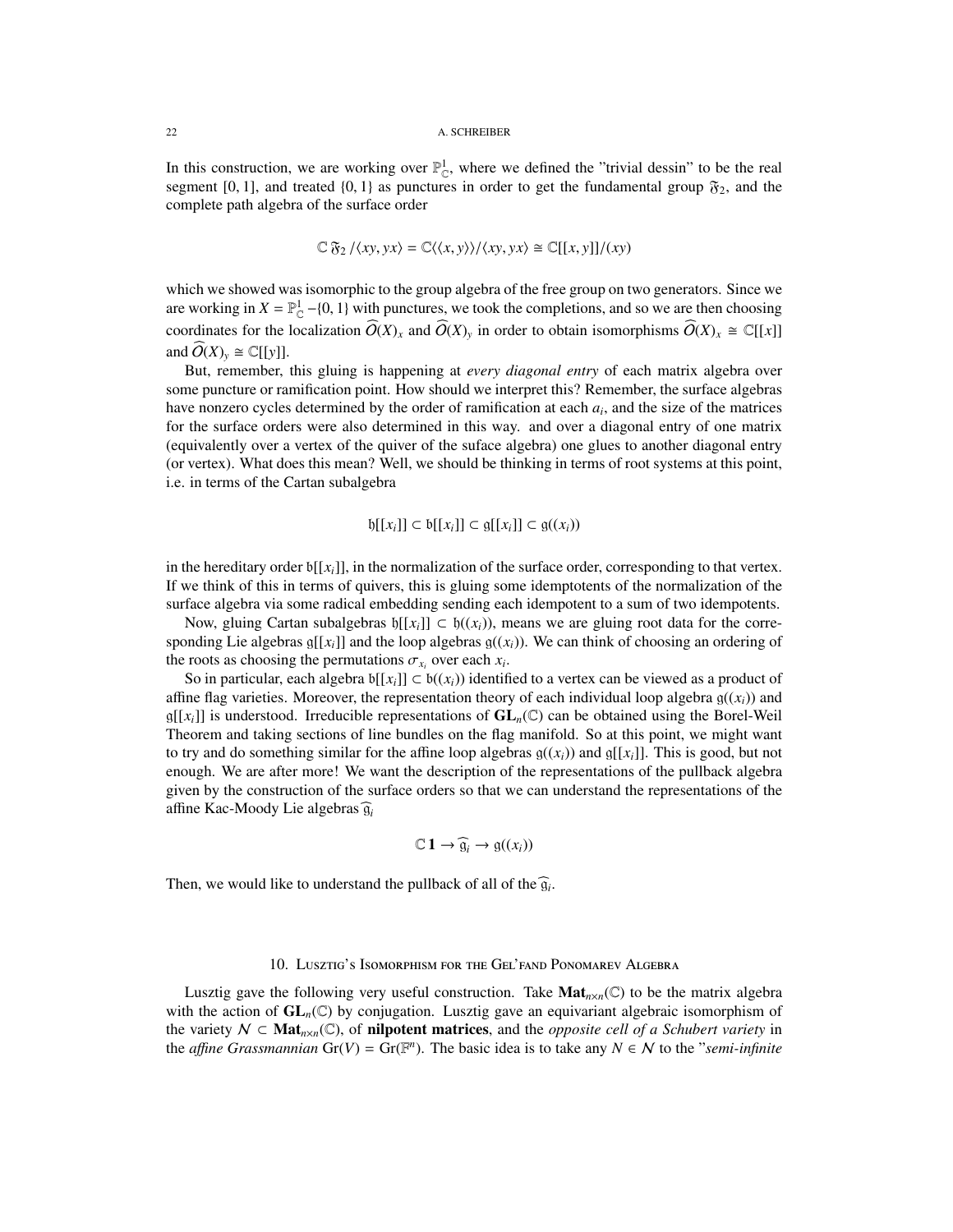*block-column matrix*"

$$
N \mapsto \begin{pmatrix} N^{n-1} \\ \vdots \\ N^2 \\ N \\ N \\ I \\ 0 \\ \vdots \end{pmatrix}
$$

where we have  $\sum_{i=1}^{\infty} a_i e_i \in E_1$  represented as a semi-infinite column vector with  $a_i \in R$ , and  $\Lambda = \text{span}_R \langle v_1, \ldots, v_n \rangle \subset \text{Gr}(V)$  with  $\{v_1, \ldots, v_n\}$  and F-basis of *V*. The  $n \times n$  minors giving Plücker coordinates in  $\text{Gr}(V)$  restrict to polynomial functions on M. This can be understood by defining the coordinates in Gr(*V*) restrict to polynomial functions on N. This can be understood by defining the action of  $N \in \mathcal{N}$  on  $V \cong \mathbb{F}^n$  by

$$
\phi_N(v) = \frac{x^{n-1}}{1 - x^{-1}N}(v) = \sum_{k=1} nt^{n-k} N^{k-1}(v)
$$

and

$$
\Phi : \mathcal{N} \to \text{Gr}(V)
$$

is given by

$$
N \mapsto \begin{pmatrix} N^{n-1} \\ \vdots \\ N^2 \\ N^2 \\ I \\ 0 \\ \vdots \end{pmatrix}
$$

For any  $g \in GL_n(\mathbb{C})$  we have

$$
\Phi g \cdot N) = \Phi(gNg^{-1}) = g \cdot \Phi(N)
$$

<span id="page-22-0"></span>is GL*n*(C)-equivarient.

## 11. Lusztig's Isomorphism for Arbitrary Cyclic Quivers

Lusztig later generalized this construction to a case which is of central importance to us. Let us take the cyclic quiver

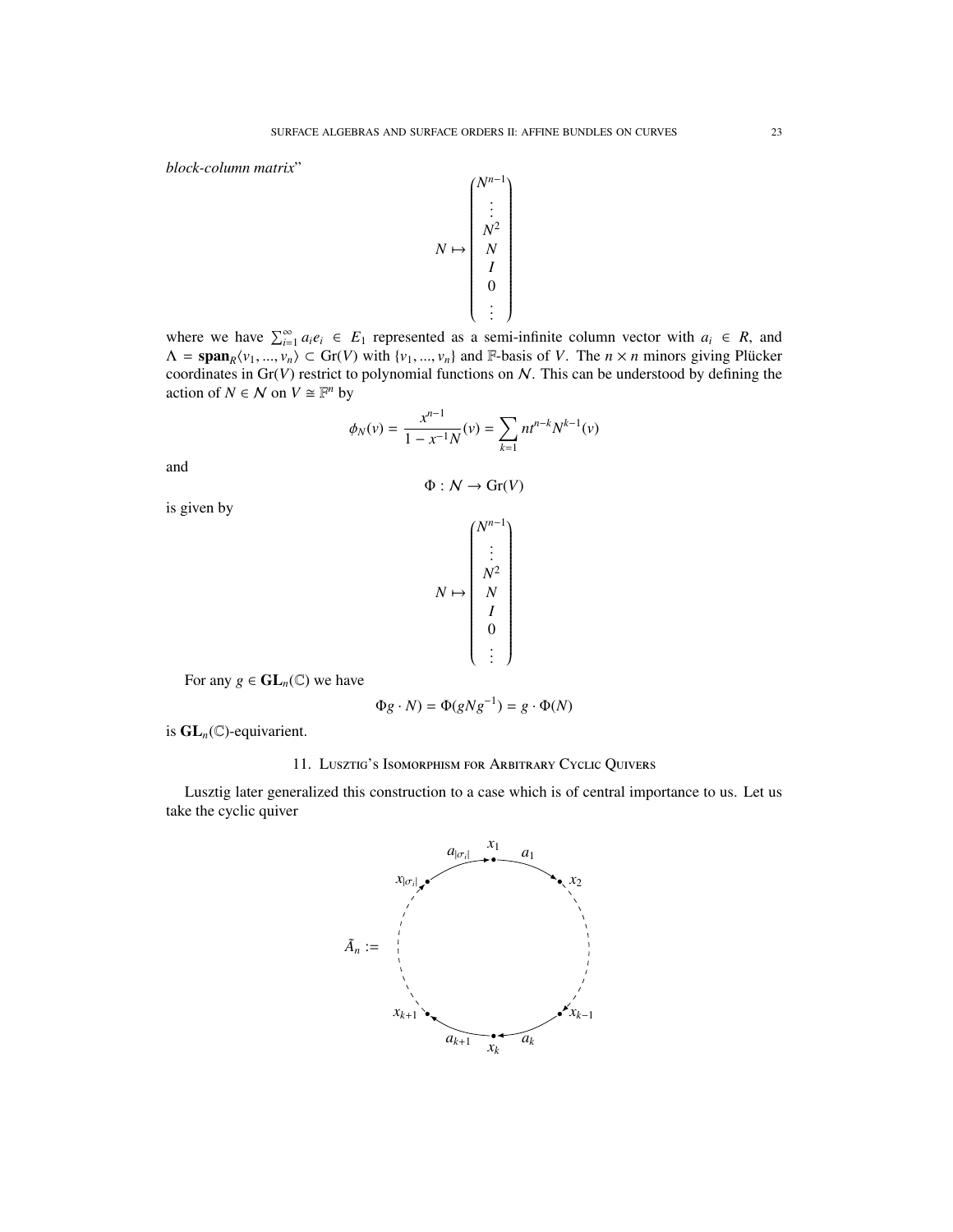with corresponding path algebra  $k\tilde{A}_n$ . Define the **dimension vector d** =  $(d_1, ..., d_n)$  to be an assign-<br>ment of ponnegative integers to the vertices. A d-dimensional representation of this quiver is then ment of nonnegative integers to the vertices. A d-dimensional representation of this quiver is then an assignment of linear maps from

$$
(A_1, ..., A_n) \in \prod_{i=1}^n \mathbf{Mat}_{d_{i-1} \times d_i}(\mathbb{C})
$$

to each arrow with indices taken modulo *n*. This is of course an affine space. Then there is an action of  $GL(d) = \prod_{i=1}^{n} GL_{d_i}(\mathbb{C})$  by conjugation of the matrices, i.e. by base change on the  $d_i$  dimensional C-vector space associated to each vertex. The space of nilpotent representation is

$$
\mathcal{A}(\mathbf{d}) = \{ (A_1, ..., A_n) : \prod_{i=1}^n M_{n-i} = 0 \}.
$$

We can take any cyclic permutation of this as well. Now define a map

$$
(A_1,...,A_n) \mapsto \begin{pmatrix} 0 & 0 & 0 & \cdots & 0 & 0 \\ A_1 & 0 & 0 & \cdots & 0 & 0 \\ 0 & A_2 & 0 & \cdots & 0 & 0 \\ \vdots & \vdots & \vdots & \ddots & \vdots & \vdots \\ 0 & 0 & 0 & \cdots & 0 & 0 \\ x^{-1} \cdot A_n & 0 & 0 & \cdots & A_{n-1} & 0 \end{pmatrix} \in \mathbf{GL}_n(\mathbb{F}).
$$

Next, define  $R = \mathbb{C}[[x]]$ -lattices

$$
\Lambda_1 = \begin{pmatrix}\nA_1^{[kn-n]} & 0 & \cdots & 0 \\
\vdots & \vdots & & \vdots \\
A_n A_1 & 0 & \cdots & 0 \\
A_1 & 0 & \cdots & 0 \\
0 & I_2 & \cdots & 0 \\
\vdots & \vdots & \ddots & \vdots \\
0 & 0 & \cdots & I_n \\
0 & 0 & \cdots & 0 \\
\vdots & \vdots & \vdots & \vdots\n\end{pmatrix}, \quad\n\Lambda_2 = \begin{pmatrix}\nA_2^{[kn-n+1]} & 0 & \cdots & 0 \\
\vdots & \vdots & & \vdots \\
A_n A_1 A_2 & 0 & \cdots & 0 \\
A_2 & 0 & \cdots & 0 \\
I_2 & 0 & \cdots & 0 \\
0 & I_3 & \cdots & 0 \\
\vdots & \vdots & \ddots & \vdots \\
0 & 0 & \cdots & I_n \\
0 & 0 & \cdots & 0 \\
\vdots & \vdots & \vdots & \vdots\n\end{pmatrix}, \quad \ldots
$$

where in Magyar's notation we have  $A_{j+nk} = A_j$  and  $A_j^{[k]} := M_{j-k+1} \cdots M_{j-1} M_j$ . In [\[Magyar\]](#page-25-3) it is then shown that the image of  $\Phi$  embeds  $\mathcal{A}(\mathbf{d})$  into a partial flag variety which he calls **Fl(d, V)**. In our notation, we may realize this as the partial flag in  $g((x_i))$  as follows. Choose any composition of  $n_i$ , the order of the ramification at  $x_i$  in the surface *X* (i.e. the number of arrows in the cyclic quiver over  $x_i$  and the dimension of the matrix algebra  $g((x_i))$ ). Let us call this composition

$$
\mathbf{d} = d_1 + d_2 + \cdots + d_k
$$

Next, define a flag in  $g((x_i))$  in the usual way by block upper triangular matrices with blocks given by the composition d.

Now, once we have a partial flag  $\mathbf{Fl}(V_i)$  for each  $x_i$ , where  $\dim_{\mathbb{F}}(V_i) = n_i = \sum_{j=1}^{k_i} d_j$ , then we may construct a trivial bundle

 $\mathbf{F} \otimes_{\mathbb{C}} O(X)$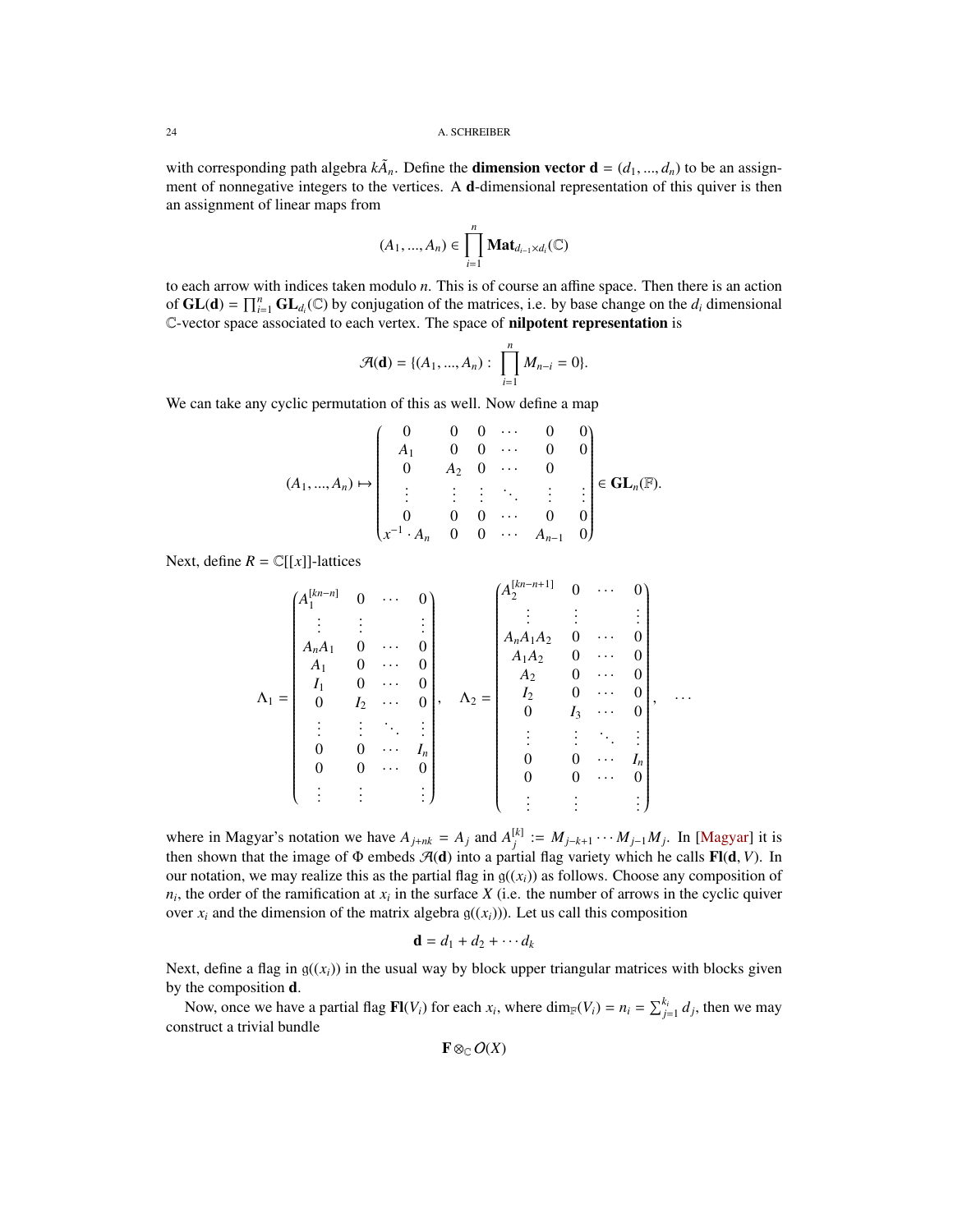where  $\mathbf{F} = \prod_{x_i} \mathbf{F}(V_i)$ . Embedded in this trivial bundle is the trivial trivial affine Schubert bundle, which is given by the product of the images of the maps  $\Phi_i : \mathcal{A}_i(\mathbf{d}_i) \to \mathbf{Fl}(V_i)$  giving the Schubert varieties for the cyclic quivers over the  $x_i$ . Now, the gluing of the diagonal entries of each  $g((x_i))$ via the surface order pullback construction induces a pullback on these Schubert varieties as well. Moreover, for each partial flag  $\mathbf{F}[(V_i) \cong \mathbf{GL}_{n_i}(\mathbb{F}_i)/B(\mathbb{F}_i)_+$ , we may define a pullback of homogeneous spaces under this construction as well spaces under this construction as well.

# 12. Next Steps

<span id="page-24-0"></span>Now that we have a meaningful way of understanding representations of pullbacks of loop groups and loop algebras in terms of geometry via the Schubert varieties construction, and we have a very clear connection to the Galois groups of extensions  $G(\mathbb{C}(X)/\mathbb{C}(Y))$  for maps of function fields  $\mathbb{C}(Y) \to \mathbb{C}(X)$  coming from coverings of Riemann surfaces  $p : X \to Y$ , we would like to begin understanding this geometry a little better and understanding what this representation theory-geometry correspondence tells us. It is too much to set up the theory of representation varieties of quivers and their corresponding moduli spaces here, so in the next paper, we will describe the indecomposable representations of surface algebras, the representation varieties, and the corresponding representation theory of surface orders via Magyar's setup of Lusztig's isomorphism. We will also give a nice description of their moduli spaces.